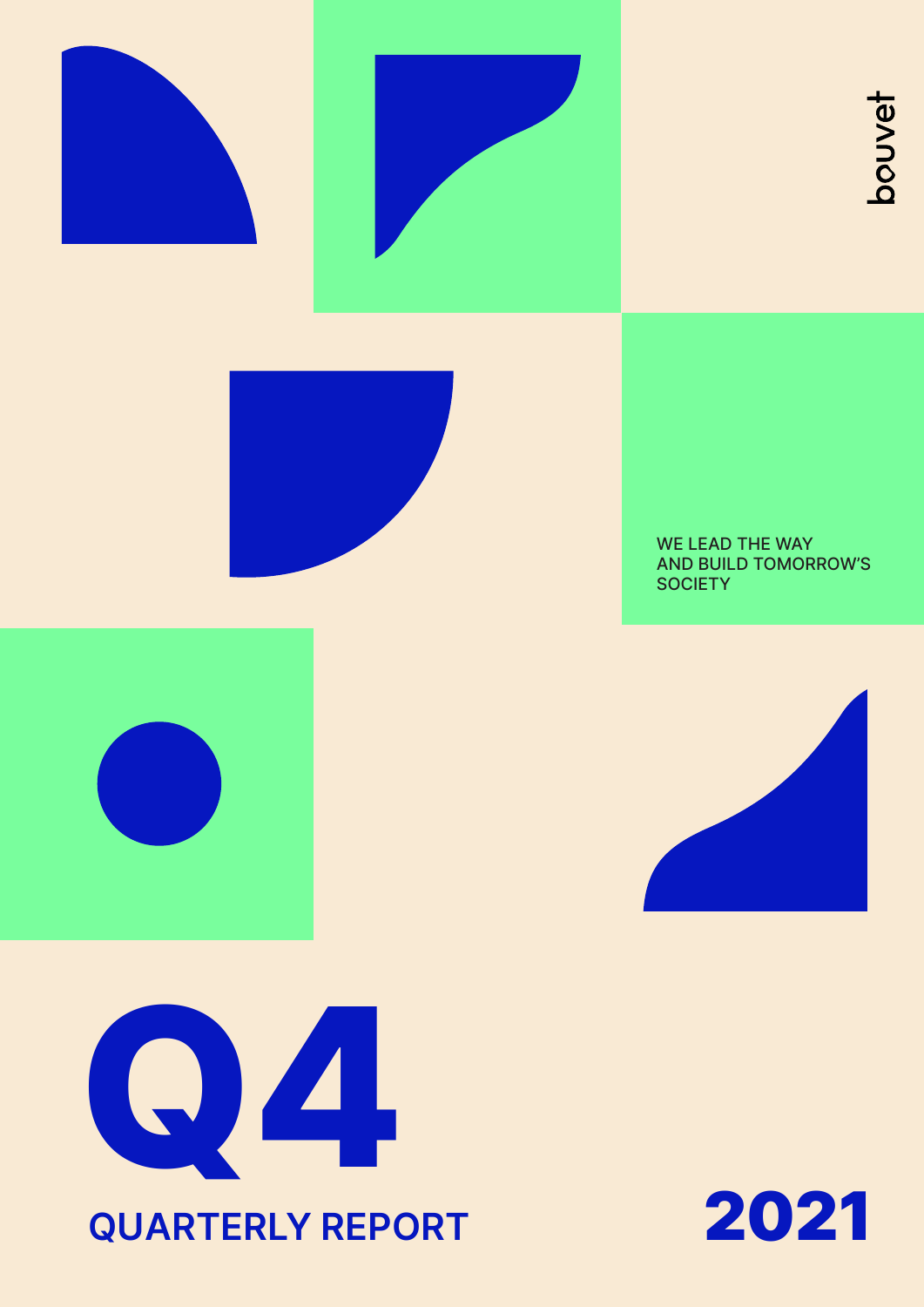### Bouvet in brief

**Digitalisation is a crucial factor today for the delivery capability and competitiveness of enterprises. Our many years of experience, closeness to clients and broad expertise make us a very attractive digitalisation partner for both private and public players.**

The digitalisation process involves exploiting technology to deliver products and services in line with user expectations, and to meet challenges as well as exploiting opportunities. This is a far-reaching and continuous job, because an enterprise can never say that it is "fully digitalised". Put simply, digitalisation is a matter of preparing for the future every single day.

We are a leading consultancy on IT and digital communication, which has developed an ability to understand the client's business and to collaborate on creating and developing good and long-term digital solutions.

This has given us very close client relationships and a steadily increasing volume of assignments – from both new and existing clients. We are a strategic partner for many enterprises, and our broad range of services in IT, design, communication and enterprise management mean we are often selected as a turnkey supplier. However, our close relationship with clients is only possible because we conduct every assignment in line with strict requirements for security and accountability. Our regional model reduces bureaucracy and ensures short decision-making lines, which gives us the adaptability needed to respond to each client's challenges in an ever-changing landscape.

Close ties are a competitive advantage, but also a precondition for being able to develop solutions of ever higher quality – in line with our vision. By solving assignments for and in company with important societal players, we are involved in helping society to progress.

At 31 December 2021, we had 1 841 employees at 14 offices in Norway and three in Sweden.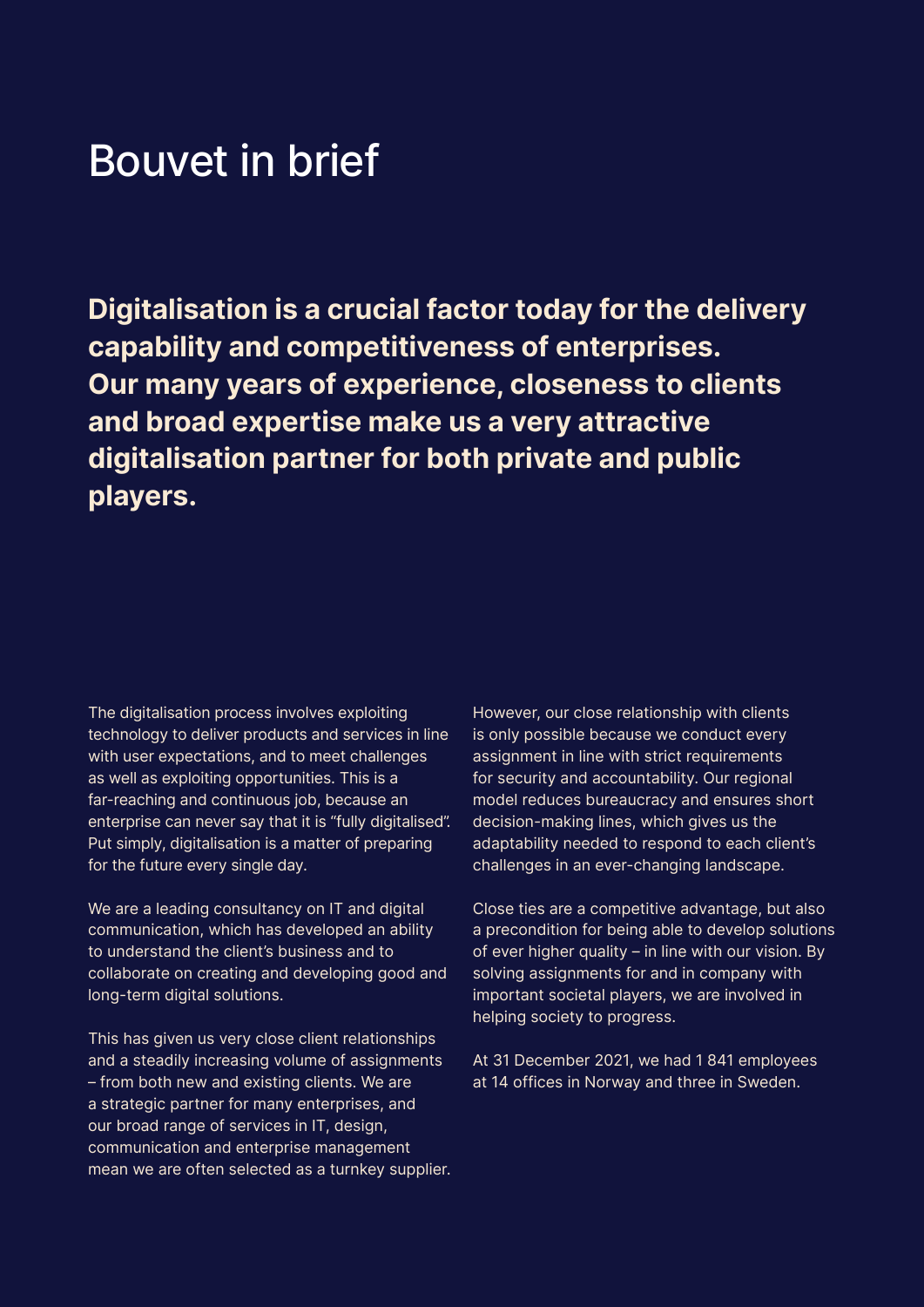### **BOUVET ASA** Highlights and key figures of the fourth quarter 2021

- $\rightarrow$  Operating revenues increased by NOK 94 million from the fourth quarter of 2020 to NOK 739.6 million, a rise of 14.6 per cent
- $\rightarrow$  Operating profit (EBIT) rose by 13.5 per cent from the fourth quarter of 2020 to NOK 103.9 million
- $\rightarrow$  Employees increased by eight people from the previous quarter and by 185 people over the past 12 months
- $\rightarrow$  The board proposes a dividend of NOK 2.30 per share for 2021
- $\rightarrow$  The employee survey confirmed high levels of job satisfaction
- $\rightarrow$  The client satisfaction survey documents that clients continue to be very satisfied with Bouvet

| <b>NOK MILLION</b>                  | <b>OCT-DEC 2021</b> | <b>OCT-DEC 2020</b> | <b>CHANGE %</b> | <b>JAN-DEC 2021</b> | <b>JAN-DEC 2020</b> | <b>CHANGE %</b> |
|-------------------------------------|---------------------|---------------------|-----------------|---------------------|---------------------|-----------------|
| Revenue                             | 739.6               | 645.6               | 14.6%           | 2695.1              | 2401.8              | 12.2%           |
| Operating profit (EBIT)             | 103.9               | 91.6                | 13.5%           | 340.1               | 314.6               | 8.1%            |
| Ordinary profit before tax          | 102.9               | 90.5                | 13.8%           | 335.1               | 311.7               | 7.5%            |
| Profit for the period               | 85.8                | 69.1                | 24.2%           | 265.9               | 241.2               | 10.2%           |
| Net cash flow operations            | 201.6               | 198.7               | 1.4%            | 294.1               | 450.9               | $-34.8%$        |
| Liquid assets                       | 541.2               | 576.8               | $-6.2%$         | 541.2               | 576.8               | $-6.2%$         |
| Number of employees (end of period) | 1841                | 1656                | 11.2%           | 1841                | 1656                | 11.2%           |
| Number of employees (average)       | 1842                | 1653                | 11.4%           | 1761                | 1609                | 9.4%            |
| Earnings per share                  | 0.83                | 0.67                | 23.1%           | 2.58                | 2.35                | 9.7%            |
| Diluted earnings per share          | 0.82                | 0.67                | 23.2%           | 2.55                | 2.33                | 9.5%            |
| EBIT-margin                         | 14.0%               | 14.2%               |                 | 12.6%               | 13.1%               |                 |
| Equity ratio                        | 33.0%               | 32.6%               |                 | 33.0%               | 32.6%               |                 |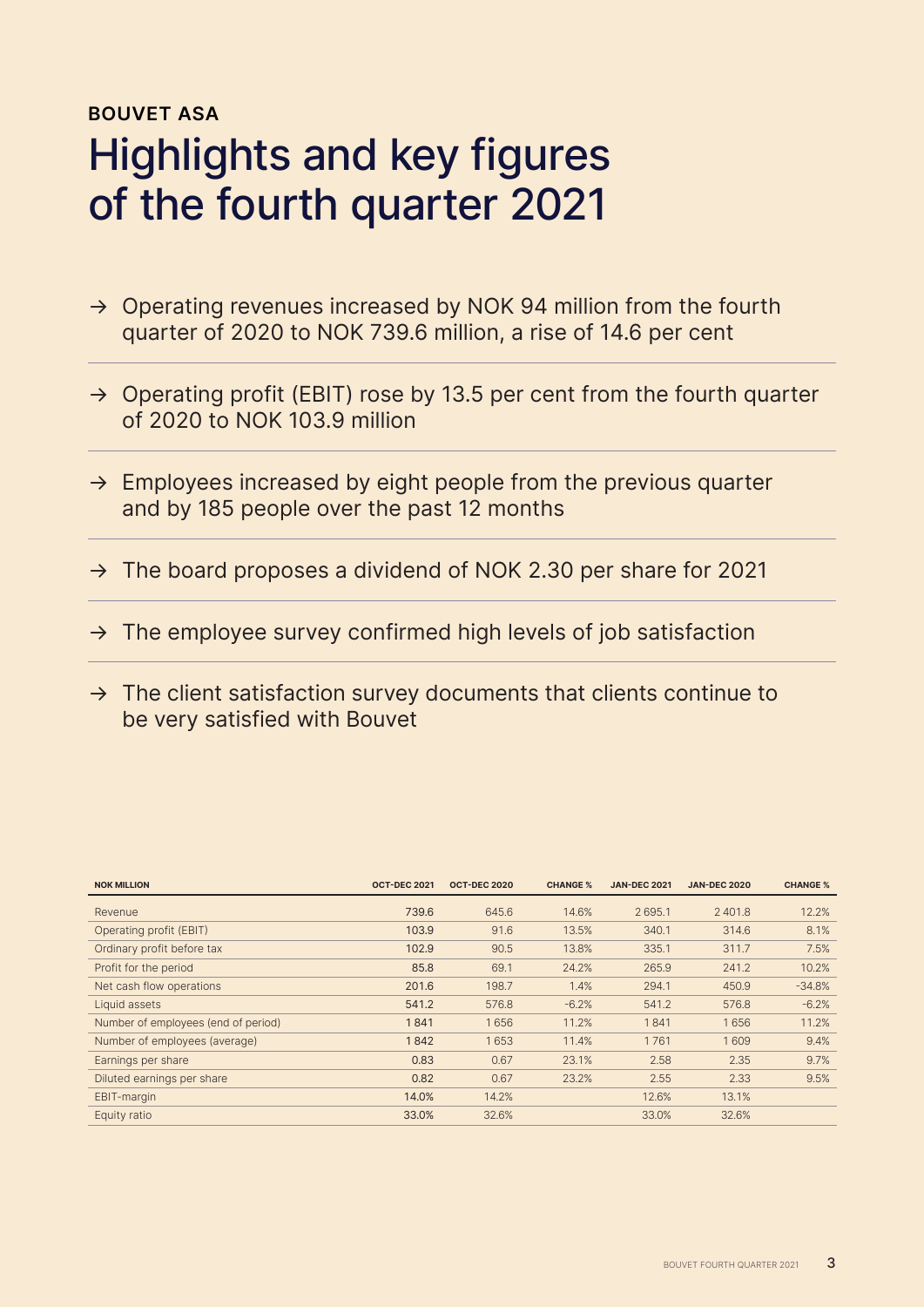### **CEO'S COMMENTS**

## Satisfied employees create satisfied clients

Digitalisation is continuing with great vigour in every sector. The changes taking place in society are thoroughgoing, call for developments in and changes to organisation and culture, and are occurring hand-in-hand with rapid technological progress and adoption.

This quarter has been characterised for us by solid turnover, good profitability and very positive feedback from both customer and employee surveys.

The quarter was once again strongly affected by the pandemic. Reopening society early in the period provided the longed-for inspiration, in that we were finally able get back together and share expertise and experience in ways we had missed. We could once again enjoy fellowship and inspiration from physical meetings between people. We must hope that the shutdown at the end of the quarter represents the final throes of this pandemic.

I would extend a big thank-you to all "Bouveteers" for their tireless commitment, unquenchable enthusiasm and ability to take care of our community and colleagues in a unusual time. The job done every single day continues to develop us as a community and workplace, creates value for our clients, and builds tomorrow's society.

The digitalisation of society calls for the cross-disciplinary capabilities we find in our ranks. Enterprise consultancy creates commercial results, change management develops organisations, and enterprise and design expertise realises new services for a digital age. Combining this commercial competence with our technological knowledge allows us to create great value for our clients.

We produce forward-looking answers through our expertise in designing and developing digital solutions, security, and platform services for secure and accessible solutions, combined with innovative technologies like artificial intelligence and machine learning. We delivered on this cross-disciplinary capability every day throughout the quarter. That is something we will continue to pursue through purposeful expertise and service development.

During the quarter, we also experienced how our clients need ever more of the expertise we offer. The increased level of activity we saw during the period was driven by existing clients increasing their purchases. We place great store by this trend. Not only are we increasingly able to support and add value to our most important clients, but ever closer collaboration also means that we are accorded trust and assignments which enhance both our clients and ourselves. Growing trust leads to more responsibility, which helps in turn to reinforce and continue developing long-term customer relations.

Our clients are all important societal players. At a time when information security is of the greatest importance, this must be as good as possible both organisationally and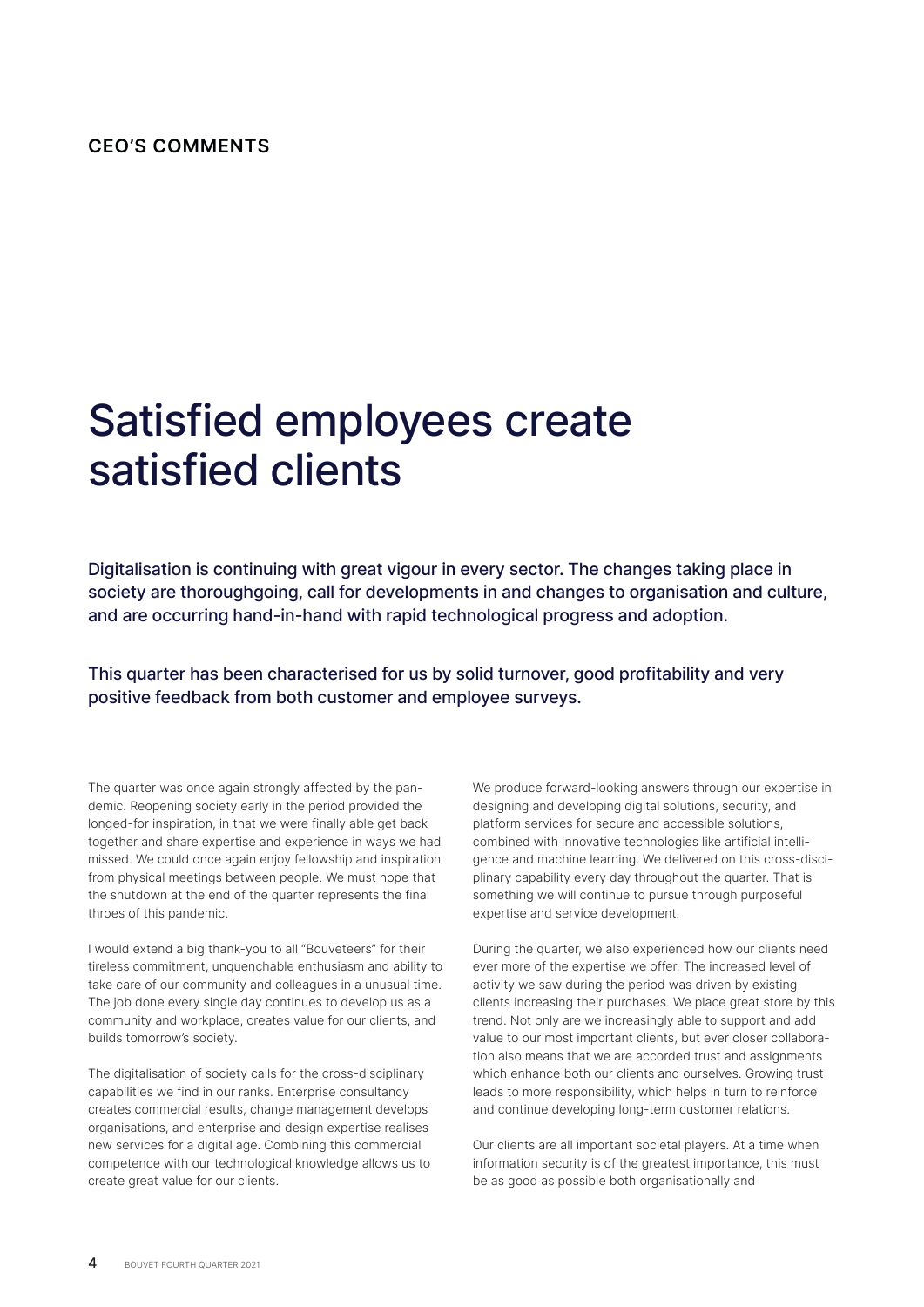**«I would extend a big thank-you to all "Bouveteers" for their tireless commitment, unquenchable enthusiasm and ability to take care of our community and colleagues in a unusual time.»**

technologically. With our many years of experience in the defence and legal sectors, and from clients providing critical social infrastructure such as energy supply, health care and public services, we can deliver on these security requirements. We believe in closeness to our clients, and we deliver local expertise with the reassurance and transparency this provides. Our security expertise, ability to deliver nationwide, and solid experience of building socially critical solutions allows us to lead the way along with our clients and to construct an even more secure society for both today and tomorrow.

The client satisfaction survey we conducted during the quarter gave very positive confirmation of the value we create for them every single day. Our clients say they are met with a proactive attitude, an open and trusting mode of collaboration, leading-edge expertise and a cross-disciplinary approach, which make important contributions to the work of transforming their own operations. We are pleased and proud to be able to build tomorrow's society with our clients.

We are convinced that satisfied employees create satisfied clients. The employee survey carried out during the quarter gave very positive confirmation of the strength of job satisfaction in our ranks. Job satisfaction, motivation with the work and the way Bouveteers acquire the personal development they dream of – it is gratifying to see positive feedback on these important questions. That said, the job of delivering on our ambition of being the world's best workplace is by no means finished. As ever, this work will be our most important priority in the time to come.

I would again express deep thanks to all the Bouveteers who create value every day for our clients, share their expertise every day and contribute every day to the fellowship we all appreciate so much.

Many thanks.

Per Gunnar Tronsli President and CEO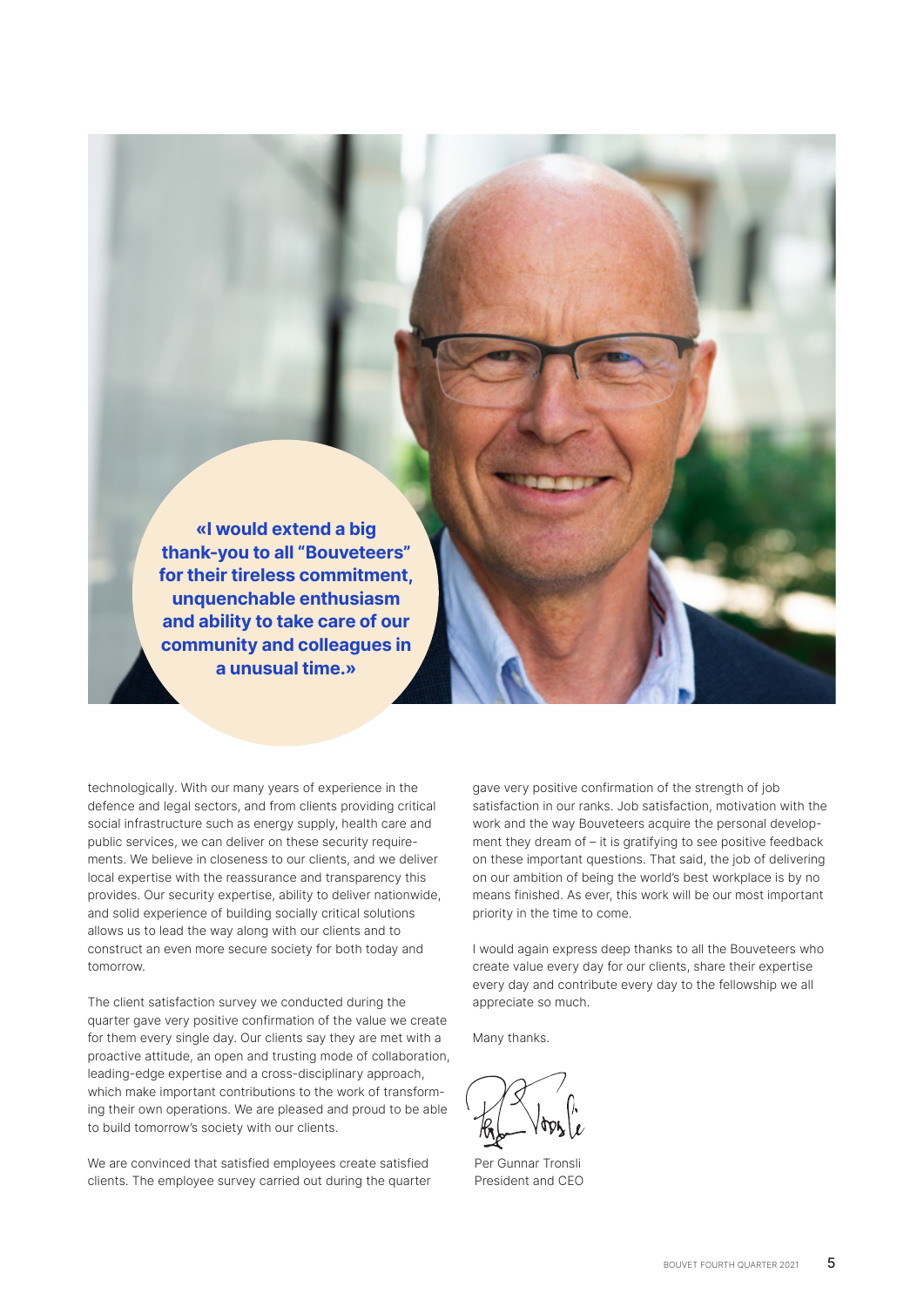## Financial results

### Operating revenues

Bouvet had operating revenues of NOK 739.6 million for the fourth quarter, compared with NOK 645.6 million in the same period of 2020. That represented a rise of 14.6 per cent. Fee income generated by the group's own employees came to NOK 635.3 million, up by 16.5 per cent from NOK 545.1 million in the fourth quarter of 2020. Fee income generated by sub-contractors rose by 7.3 per cent from the same period of 2020 to NOK 81.3 million. Other revenues came to NOK 23 million, down by 6.9 per cent from the fourth quarter of 2020.

An increase of 11.4 per cent in the average number of employees from the fourth quarter of 2020 had a positive effect of NOK 63.7 million on fee income from the group's own personnel. The quarter had one more working day than the same period of 2020, which increased fee income from the group's own employees by NOK 8.8 million. Rates for the group's hourly based services were up by two per cent from the fourth quarter of 2020, which increased fee income from the group's own employees by NOK 11.2 million. A 3.1 percentage point increase in the billing ratio for the group's consultants from the fourth quarter of 2020 had a positive effect of NOK 21.6 million on fee income. Sickness absence in the quarter was up by 1.4 percentage points from the same period of 2020, which reduced fee income from the group's own employees by 7.3 million. More parental leave and holiday were also taken compared with the fourth quarter of 2020, reducing fee income from the group's own employees by 6.7 million. Other effects, such as progress in projects and time off in lieu, had a negative impact of NOK 1.1 million on fee income from the group's own employees. All told, these factors had a positive effect of NOK 90.2 million on fee income generated by the group's own employees.

Sales to existing clients made good overall progress during the quarter. Clients who also used the group in the fourth quarter of 2020 accounted for 95.9 per cent of operating

 $\Omega$ 100 200 300  $400$ 500 600 700 800  $\Omega$ 4 2021  $\Omega$ 2020  $\Omega$ 2019  $\Omega$ 4 2018  $Q4$ 2017 **DRIFTSINNTEKTER** Operating revenue **Case Community Constructs Constructs** Operating profit (EBIT) NOK MILLION

revenues. In addition, new clients acquired since 31 December 2020 contributed total operating revenues of NOK 30.2 million in the fourth quarter.

Bouvet's strategy is to use services from sub-contractors when it lacks the capacity to meet demand with its own personnel or when clients require leading-edge expertise outside the group's priority areas. The sub-contractor share of total revenues was 11 per cent in the fourth quarter, compared with 11.7 in the same period of 2020.

Operating revenues for 2021 as a whole came to NOK 2 695.1 million, compared with NOK 2 401.8 million the year before. That represented a rise of 12.2 per cent. Fee income generated by the group's own employees for the full year rose by NOK 271.1 million or 13.4 per cent from 2020. This increase primarily reflected a 9.4 per cent growth in the average number of employees, a 1.8 percentage point increase in the billing ratio for the group's consultants, and a 1.2 per cent rise in rates for the group's hourly based services. In addition, operating revenues generated by sub-contractors for the full year rose by 6.2 per cent from 2020. Other revenues increased by NOK 3.6 million or 4.9 per cent from 2020.

### Operating costs

Bouvet's operating costs, including depreciation and amortisation, totalled NOK 635.7 million for the fourth quarter, up from NOK 554 million in the same period of 2020. That represented a rise of 14.7 per cent. Payroll costs rose by 14.8 per cent to NOK 477.6 million, reflecting a rise in the average number of employees as well as the general growth in pay rates. The group experienced a general rise in pay of 1.9 per cent over the past 12 months. The cost of sales was NOK 86.2 million, compared with NOK 82.1 million in the fourth quarter of 2020, and primarily comprised procurement of sub-contractor services and software as well as the hire of course instructors. Other operating expenses rose overall by NOK 15.8 million,

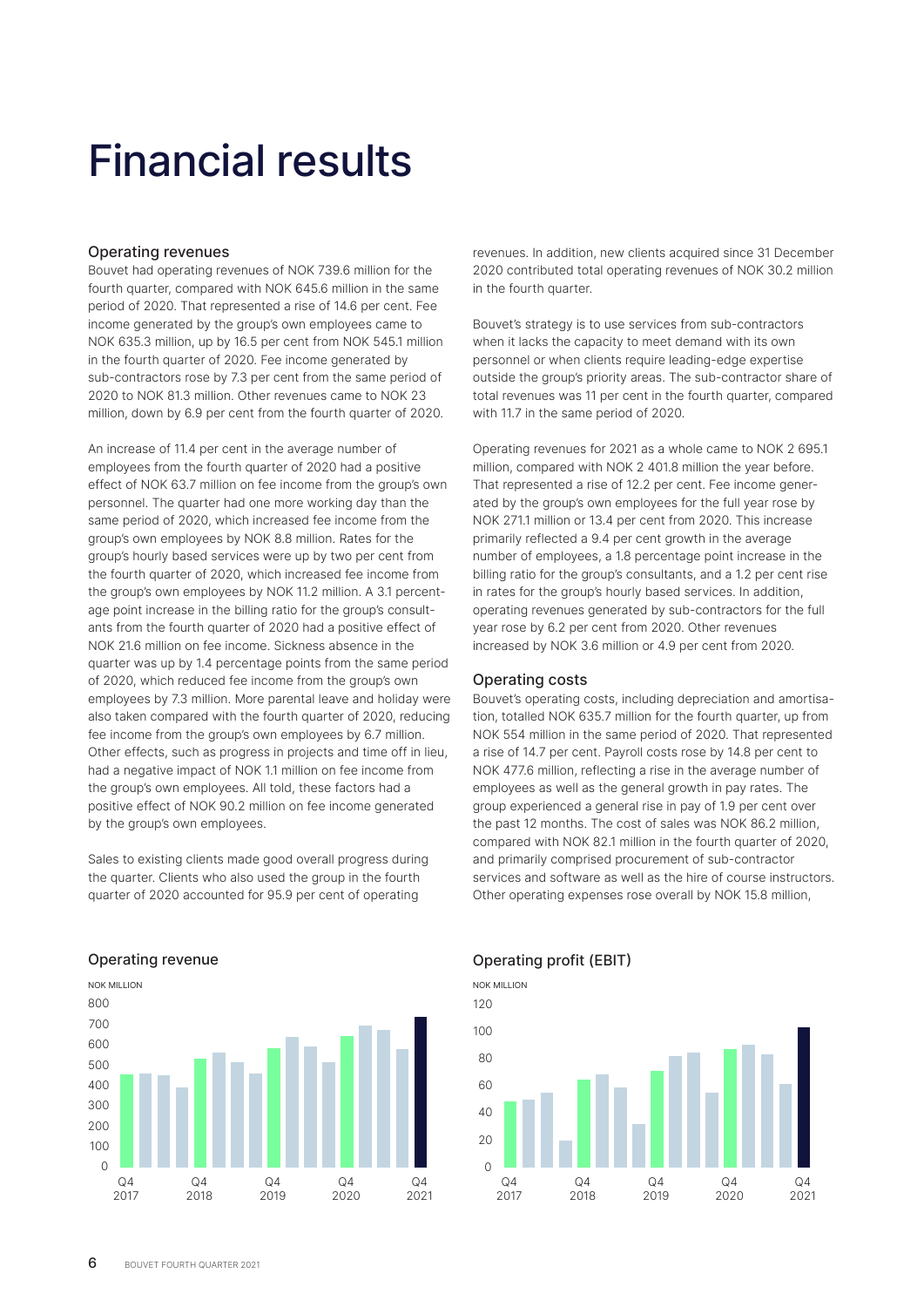primarily reflecting increased costs for software, social events and recruitment. Depreciation and amortisation came to NOK 17.7 million, compared with NOK 17.6 million in the fourth quarter of 2020.

Total operating costs, including depreciation and amortisation, for the full year rose by 12.8 per cent from 2020 to NOK 2 355 million. The cost of sales was up by 5.8 per cent to NOK 326.6 million, primarily because of increased use of sub-contractors. Payroll costs for the full year grew by 13.3 per cent from 2020 to NOK 1 790 million. Other operating expenses rose overall by NOK 36.8 million from 2020, primarily reflecting increased costs for software, social events and recruitment. Depreciation and amortisation amounted to NOK 69.7 million, compared with NOK 67 million in 2020.

The increase in other operating costs was largely an effect of the development of the Covid-19 pandemic. The group expects the rise in these costs will continue to move towards a normalised level as the pandemic recedes.

### Profit

Operating profit (EBIT) for the fourth quarter came to NOK 103.9 million, compared with NOK 91.6 million in the same period of 2020. The EBIT margin was thereby 14 per cent, compared with 14.2 per cent for the fourth quarter of 2020. Net profit came to NOK 85.5 million, up from NOK 69.1 million in the same period of 2020. Diluted earnings per share were NOK 0.82 for the quarter, compared with NOK 0.67 in the same period of 2020.

Cumulative operating profit for the full year came to NOK 340.1 million, compared with NOK 314.6 million in 2020. That represented an increase of 8.1 per cent. The EBIT margin was thereby 12.6 per cent, compared with 13.1 per cent in 2020. Net profit for the full year came to NOK 265.9 million, up from NOK 241.2 million in 2020. Diluted earnings per share for the full year were NOK 2.55, compared with NOK 2.33 in 2020.

#### Cash flow, liquidity and capital adequacy

Consolidated cash flow from operations was NOK 201.6 million for the fourth quarter, compared with NOK 198.7 million in the same period of 2020. Cash flow for the quarter was positively affected by an increase of NOK 77.8 million in current liabilities and a reduction of NOK 21.1 million in short-term receivables from the third quarter of 2021. For the full year, consolidated cash flow from operations totalled NOK 294.1 million, compared with NOK 450.9 million in 2020.

Capital spending in the quarter totalled NOK 10.8 million, including NOK 8.2 million for the acquisition of new operating assets and NOK 2.6 million for investment in intangible assets. In the fourth quarter of 2020, capital spending totalled NOK 3.8 million, including NOK 2.2 million on fixed assets and NOK 1.6 million for intangible assets.

Total investment for the full year amounted to NOK 31.9 million, including NOK 22 million for operating assets and NOK 9.9 million for intangible assets. The group sold operating assets for NOK 0.2 million during 2021, so that net investment for the full year came to NOK 31.7 million, compared with NOK 27.4 million in 2020.

The group's client portfolio consists mainly of large, solid listed companies and public enterprises. No significant bad debts were suffered during the quarter, and the group has good oversight and control of its receivables.

The group has no interest-bearing debt. Bank deposits at 31 December totalled NOK 541.2 million, compared with NOK 576.8 million a year earlier. Of bank deposits at 31 December, the account for employee tax deductions totalled NOK 65.1 million. Disposable bank deposits thereby totalled NOK 476.1 million, compared with NOK 519 million at the same date in 2020. The group had an undrawn overdraft facility of NOK 100 million at 31 December. Bouvet held 4 670 of its own shares at 31 December.

Equity at 31 December totalled NOK 449.3 million, representing an equity ratio of 33 per cent. The corresponding figures for 31 December 2020 were an equity of NOK 422.9 million and an equity ratio of 32.6 per cent.

At its meeting of 9 November 2021, the board of Bouvet ASA exercised the mandate provided by the annual general meeting and resolved to pay a supplementary dividend of NOK 0.50 per share for fiscal 2020. The dividend was paid on 23 November 2021.

### Segment reporting

The group does not report internally by separate business areas. Its business is homogenous and pursued within the Scandinavian market for IT consultancy services. Risk and return are followed up for the business as a whole, with shared markets, on a project basis and per consultant. On that basis, the group has one reportable operating segment.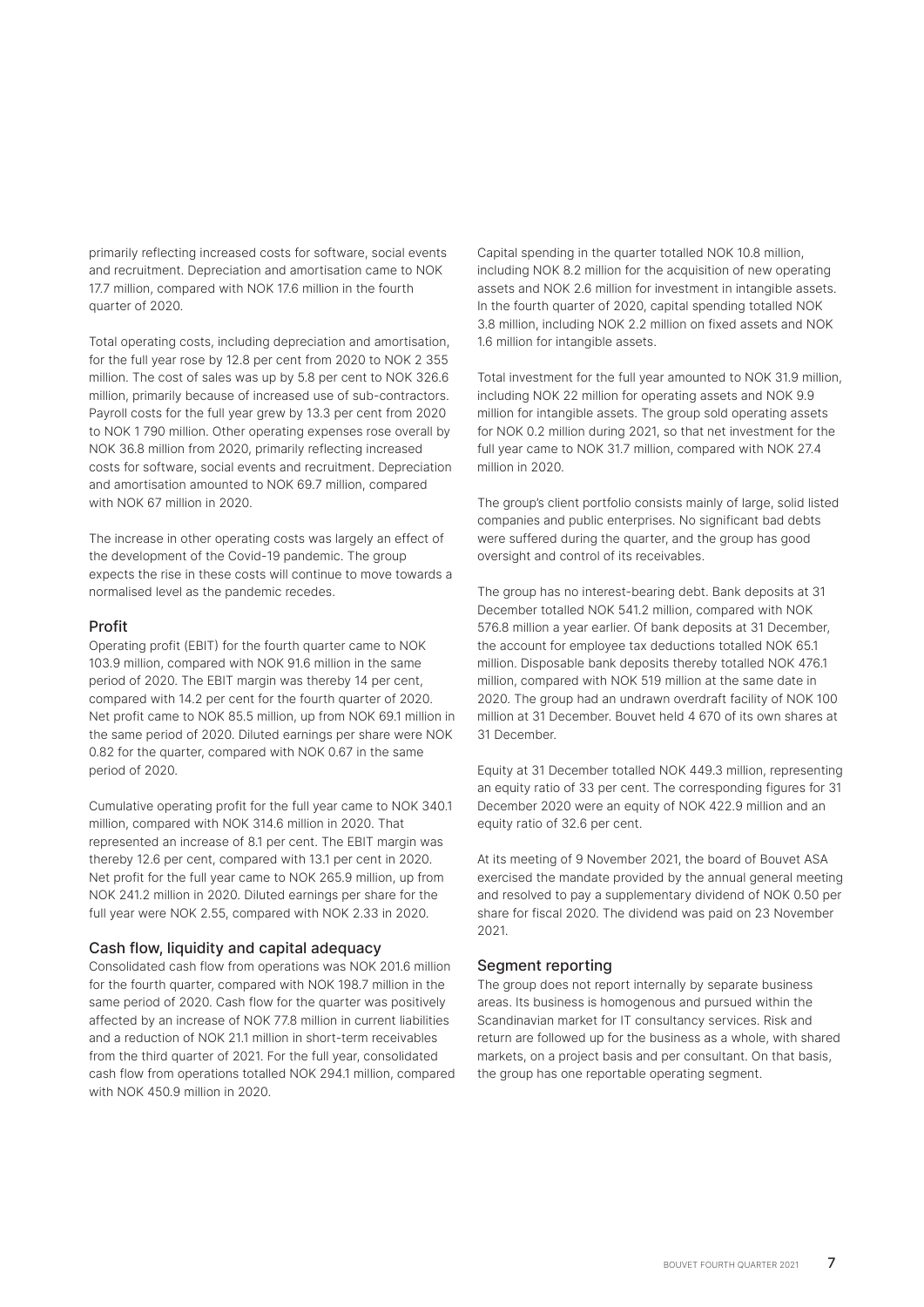## Progress and market

The market for Bouvet's services was again good during the fourth quarter. Its commitment to long-term customer relationships yields trust and continuity, and a number of existing clients extended and expanded their assignments in the period. At the same time, this illustrates a clear market trend – an ever-growing number of clients see that digitalisation demands a cross-disciplinary commitment. That was also reflected in the assignments Bouvet won from new clients during the quarter. Demand was high and spread over many disciplines – and we had the expertise to meet it.

### **Sectors**

Bouvet received a good flow of orders during the quarter in every sector where it has a presence. The background is the extensive digitalisation initiatives now launched by many players in both public and private sectors.

### Big demand for digitalisation in the oil and gas sector

Oil and gas represent a big business area for Bouvet, accounting for 32,6 per cent of total turnover. Revenues from this sector rose by NOK 77,8 million from the same quarter of 2020. While petroleum production is still the main business, assignments also provide several signs of the industry's green focus. Both sustainable utilisation of oil and gas and efficient use of renewable energy sources call for extensive digitalisation. Bouvet's work for Equinor expanded during the quarter, and it began establishing "test as a service" and "enterprise architect as a service" for Aker BP. The group also secured a frame agreement with the Petroleum Safety Authority Norway and a preliminary design study for the next-generation data platform from the Norwegian Petroleum Directorate. Mention should also be made of WaveTech, an energy-storage innovator which is now receiving communication services from Bouvet.

### Power sector scaling up assignments

Turnover from clients in the power sector accounted for 16 per cent of total revenues during the quarter, and rose by NOK 8,3 million from the same period of 2020. With power generation crucial for a sustainable society, Bouvet is experiencing a rising number of enquiries from this industry. A general feature of the sector is that players often scale up existing assignments and seek cross-disciplinary product teams as well as large, long-term partners. Bouvet serves as a partner of this kind with such clients as Statnett, BKK and Lyse. Developments in the fourth quarter include an expanding involvement with Lyse through a web team which will work on this client's consumer app. It also made enquiries about a job concerning smart management of electricity supply. In Sweden, Bouvet has won assignments for Svenska Kraftnät.

### Revenue public/private



Revenue from customer 100 % public owned: 47.1 %

Revenue from customer wholly or partially private owned: 52.9 %

#### Revenue per sector



| $H$ Health                            | 2.9%  |
|---------------------------------------|-------|
| $\blacksquare$ Industry               | 37%   |
| $\blacksquare$ Info and communication | 5.5%  |
| Power supply                          | 16.0% |
| Public admin                          | 21.5% |
| Oil & gas                             | 32.6% |
| Service industry                      | 5.6%  |
| <b>Transportation</b>                 | 48%   |
| Retail                                | 3.6%  |
| Other                                 | 38%   |
|                                       |       |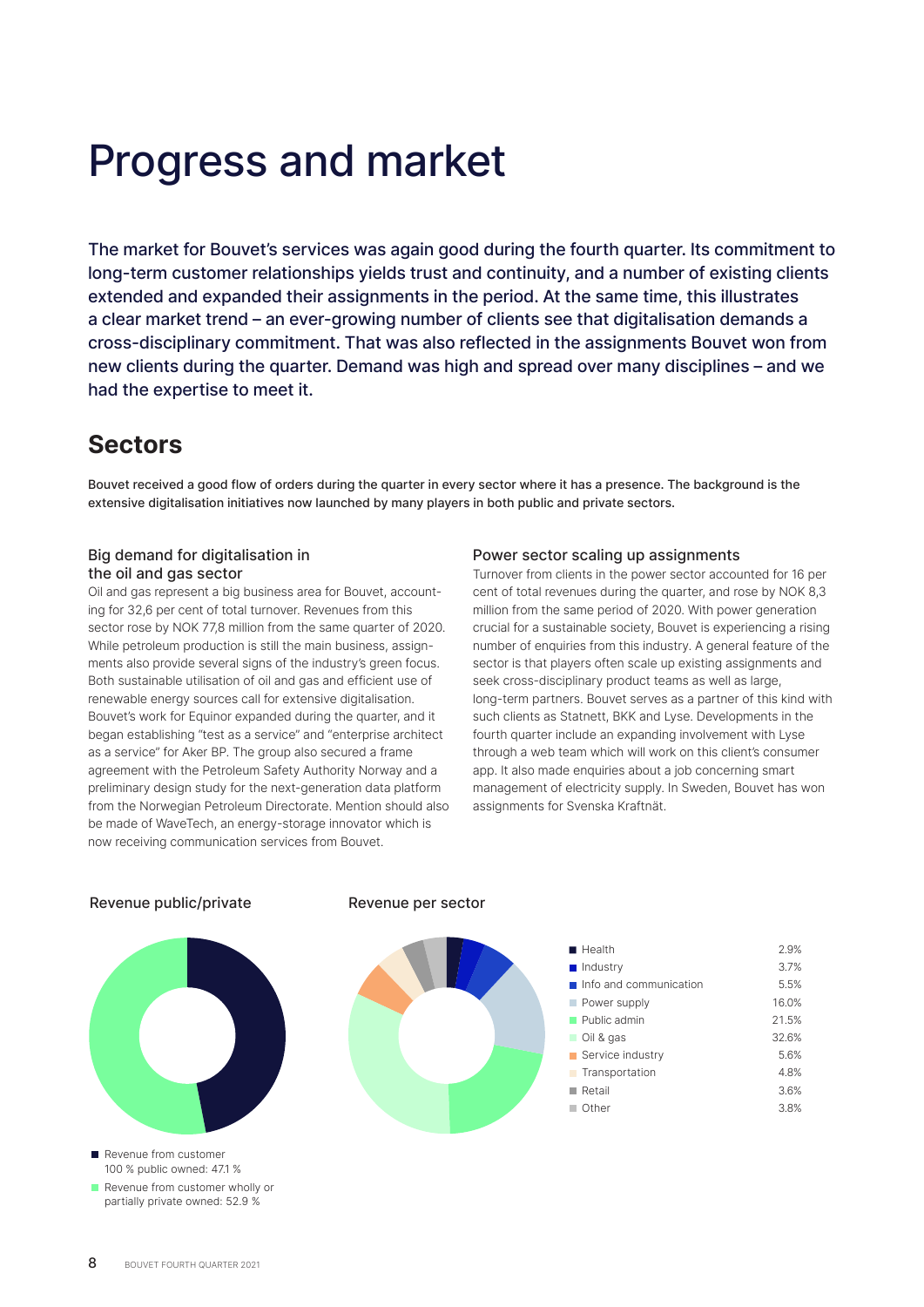### Major digital initiatives in the public sector

Bouvet's clients in public administration accounted for 21,5 per cent of total turnover during the quarter. The pace of digitalisation in this sector is high, and a number of major initiatives are now being rigged for start-up. Project, development and test managers, as well as various consultancy services, are therefore much in demand. During the quarter, Bouvet secured extended and expanded assignments from such clients as the Norwegian Labour Inspection Authority, the Norwegian Directorate of Mining, several county councils, the Norwegian Directorate of Fisheries, the County Governor Shared Services and Sweden's Royal Institute of Technology. The group also won new assignments from clients like the Norwegian Courts Administration as well as several highly interesting frame agreements from the Norwegian police, Bane NOR, the University of Tromsø/Norway's Arctic University and not least the new Norwegian Agency for Shared Services in Education and Research (Sikt).

### Other sectors

Bouvet's assignments during the quarter revealed clearly that digitalisation is expanding. Many digital initiatives are under way in the health care sector, and the group is involved with many of these. One example of an important efficiency gain in the health service is provided by digital pathology. Bouvet has been working on a national project for this over several years, which is also continuing in 2022. In addition, the group won assignments during the quarter from Inomed, the Norwegian Health Network and Aleris Sjukvård, as well as the Southern and Eastern, Western, Central and Northern Norway Regional Health Authorities. A pen test was delivered to the Western Norway RHA. Bouvet also secured new assignments from various players, such as Color Line, the Norwegian Union of Municipal and General Employees and Komplett, and won new clients like Jula and Aptic. It can deploy the whole range of its expertise in these cases.

### **Services**

The steadily growing demand for cross-disciplinary teams is a clear sign that digitalisation is a broad-based specialist exercise. That is reflected in turn by activity in all Bouvet's service areas. The breadth of the group's capabilities has won it exercise. many assignments in a number of different engagements.<br>*k* 



### **Consultancy**

**Rådgivning** The number of enterprises seeking Bouvet's consultancy services is growing rapidly. A new frame agreement with the police, for example, includes advice on strategy and digital management. Knowledge about agile coaching at both project and enterprise levels is also in great demand, and the group established a separate department for agility advisers during the quarter. Bouvet also delivered consultancy services in sustainability during the period to such clients as Norlandia and Asker local authority, and will contribute to the latter's "sustainability bank". Consultancy can be integrated with technology and design services to provide an integrated solution for the client. Cross-functional service deliveries ensure quality.

The Bouvet Course department has also noted growing demand for expertise on agile coaching. Developed by a team from Bouvet itself, the introductory course on this subject has been one of the department's most popular programmes. Other sought-after courses include innovation and design methodology. Both virtual and physical courses have been in demand.

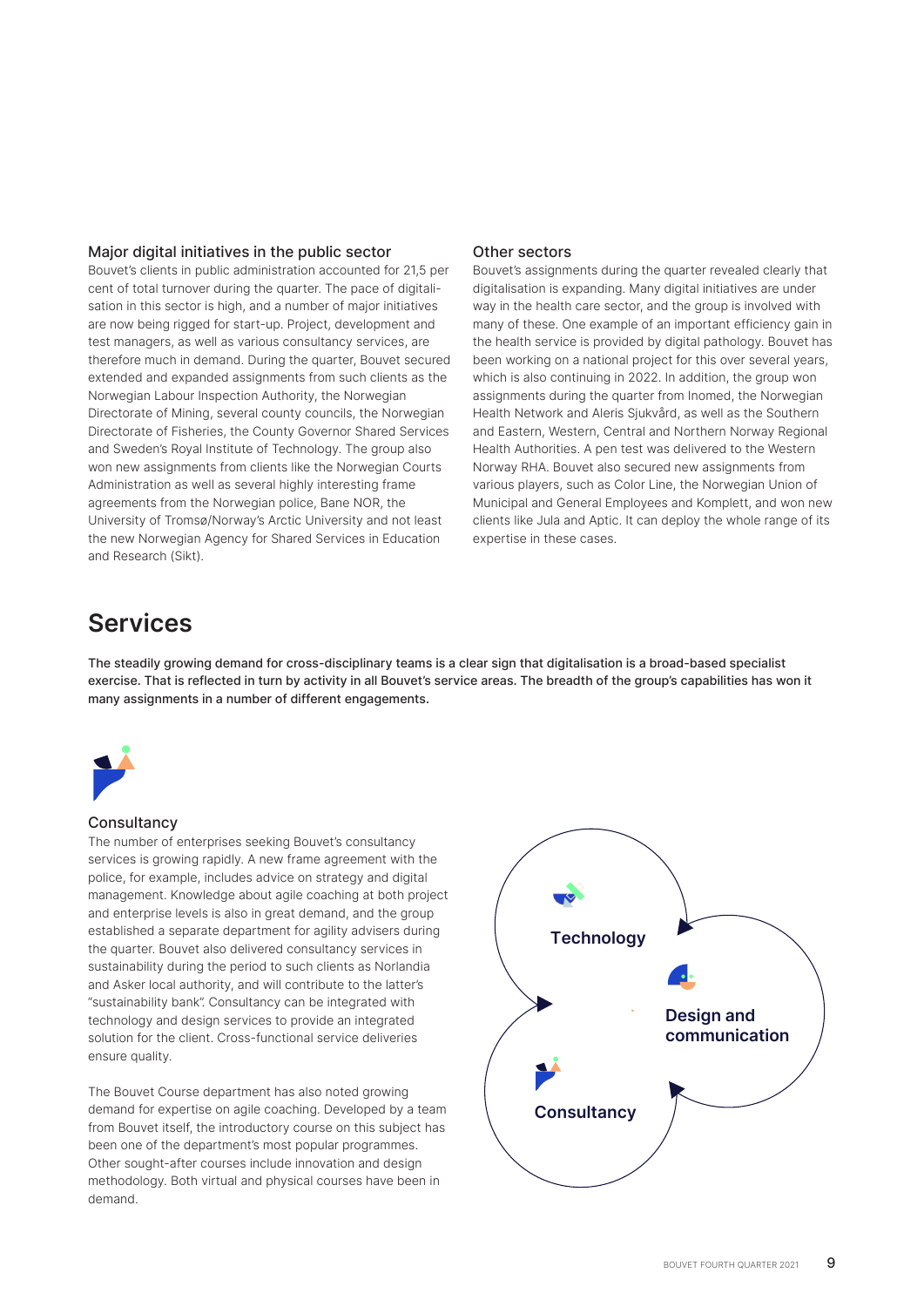

### Design and communication

The market for communication and design was good in the fourth quarter with the past vear's rise in demand for servidesign and design thinking persisting. That also applies to fourth quarter, with the past year's rise in demand for service design sprint as a methodology for workshops and development projects. In addition, design systems are being increasingly used by clients and Bouvet assisted a number of players here during the quarter. The group's services related to content and communication also experienced growth, with ever-greater demand for content which builds bridges between technology and users, and lays the basis for good user experiences. A small but good example of Bouvet's expertise and assignments which fit well with its vision of creating solutions which mean something is provided by the group's contribution to Unicef's Christmas campaign. This enhanced the user experience and the visual design while strengthening data security. That helped to boost turnover for the campaign by 58 per cent compared with 2020.



### **Technology**

received concerning digital ecosystems and platforms.<br>Substantial interest is moreover being shown in data m a method for organising data-platform teams and thereby<br>entimising value creation. The market's greatest pood during All Bouvet's technology services experienced a positive trend<br>during the quarter. A particular feature was the rise in demanduring the quarter. A particular feature was the rise in demand for support from clients seeking low-code/no-code tools. A low-code data platform, for example, has been crucial for the City of Oslo during the Covid 19 pandemic. Furthermore, integration and cloud services have been much-needed in both Norway and Sweden, and many enquiries have been Substantial interest is moreover being shown in data mesh, optimising value creation. The market's greatest need during the quarter remained for system development services.

#### Sesam

Sesam, a Bouvet subsidiary, delivers a unique component which means that systems can communicate with each other without the need for changes, and ensures optimal data quality for data-driven solutions. This makes it simpler to build cost-effective and value-enhancing data platforms by reducing the number of integrations and making master data accessible.

Sesam had 24 clients divided between Norway, Sweden and Germany at 31 December. These include Oslo University Hospital, Elektroskandia, Statnett, the Norwegian and Swedish medicines agencies, Bane NOR, Elvia and Avinor.

At 31 December, the company had 11 partner agreements with national and international consultancies. That includes a close collaboration with Cognizant in both Norway and Europe.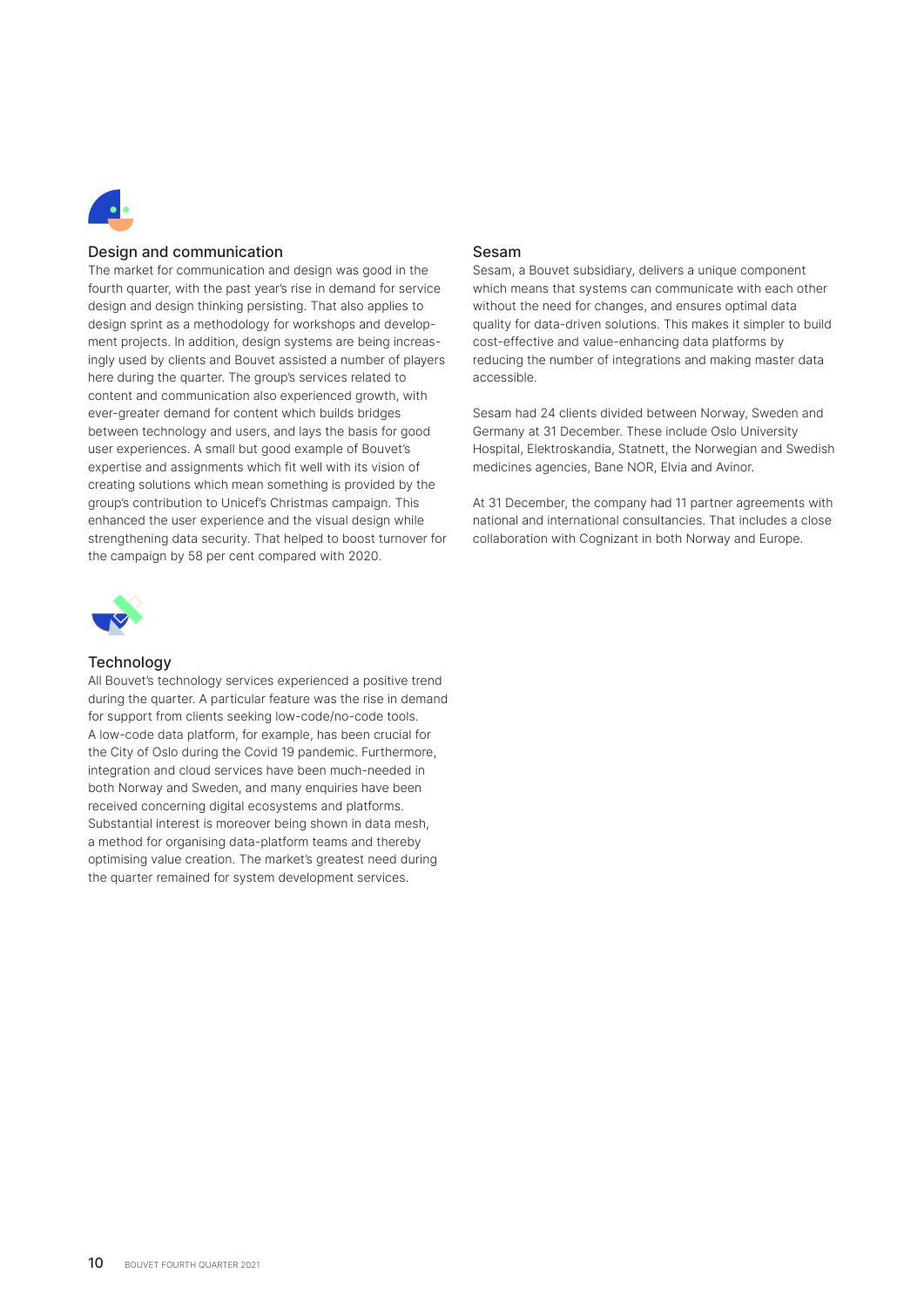## Employees

At 31 December, Bouvet had 1 841 employees. Collectively, this workforce represents a diversity of personalities, ages, genders, expertise, and work and life experience. It was up by 8 from the previous quarter and 185 from the same date in 2020.

The collective expertise of Bouvet's employees reflects the needs of its clients well. In line with the market's desire for integration and a cross-disciplinary approach, the group has nevertheless taken steps to make even better use of its broad capabilities. This has first and foremost meant continued strengthening of internal cross-disciplinary networks where different specialists can develop each other and create better services. The value is great – competent employees want to progress professionally, and Bouvet thereby creates development opportunities in day-to-day work and equips more of its employees to participate in a wider range of assignments.

Another component in the group's collective professional development is Bouvet One, which most of the regions were finally able to stage physically again during the quarter. This is a half-yearly seminar, with 10 or so internal speakers from all parts of the group, which tops up skills, increases understanding of each other's disciplines, and builds community spirit and social ties across the organisation.

Professional development and good, meaningful projects create job satisfaction. That is important if Bouvet is to retain employees in an overheated labour market, naturally in combination with various social measures. During the quarter,

## Risk

### Number of employees (end of quarter)





Bouvet devoted much innovation energy to creating social arenas within the framework imposed by the Covid-19 pandemic.

November's employee survey revealed a high level of job satisfaction in Bouvet's workforce. This reflects interesting assignments with exciting challenges and pride in their own workplace. However, the survey is primarily conducted to identify the potential for improvement. The group can thereby ensure that the high level of satisfaction is maintained.

Normality for many employees during the quarter was a hybrid working day divided between home, clients and Bouvet's own premises. This position is expected to persist.

Uncertainty prevails about economic trends and global developments. In addition comes uncertainty over the impact of Covid-19, both short-term and over a longer period.

Generally speaking, the group is exposed at any given time to various forms of operational, market and financial risk. The

board and executive management work continuously on risk management and control. This is described in more detail on pages 25-26 and in note 23 in the annual report for 2020. See also section 10 in the report's presentation on corporate governance.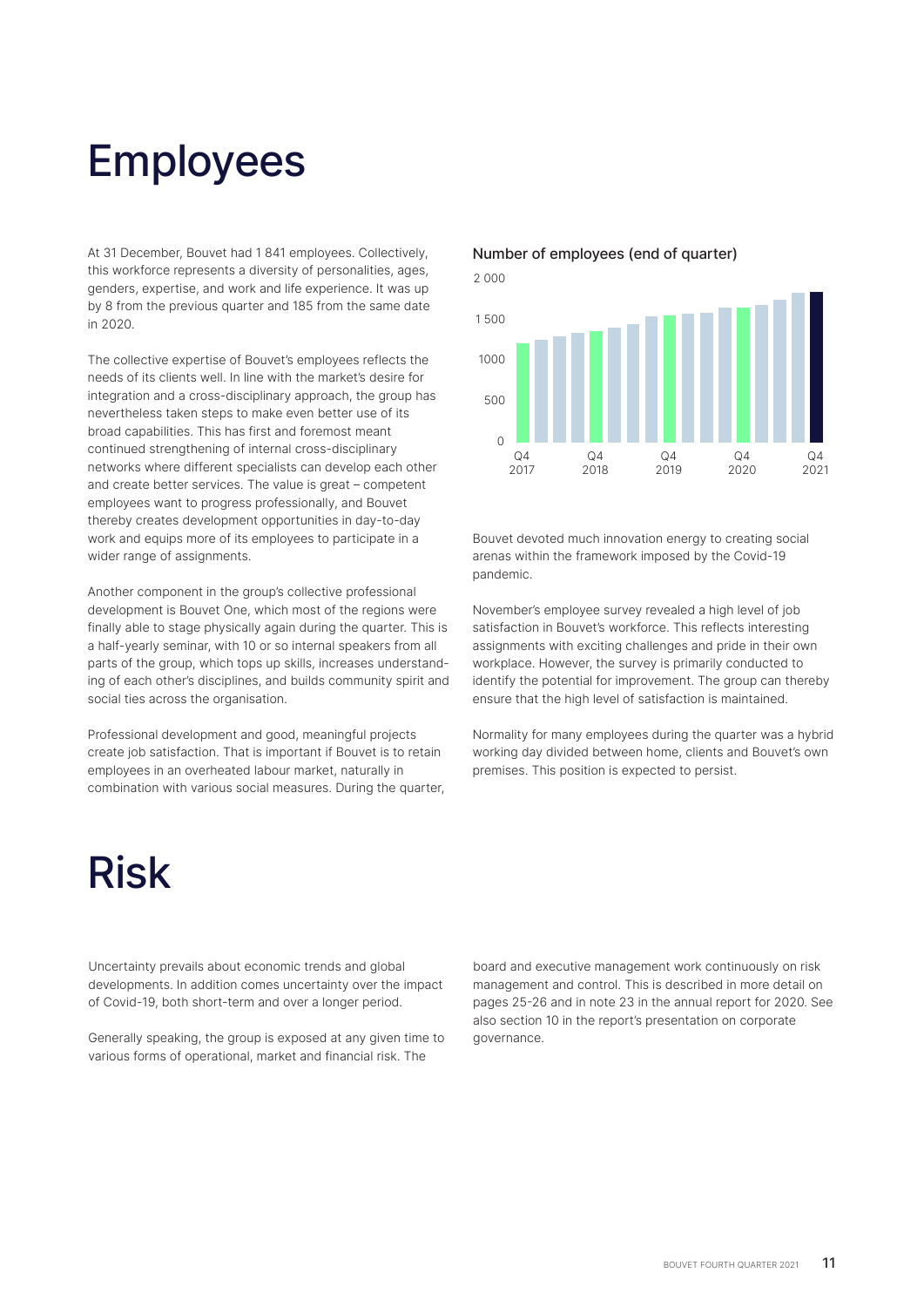## **Outlook**

Digitalisation is a key to developing agile enterprises which can cope with frequent changes to operating assumptions, solve complex problems and meet ever-increasing demands – such as for sustainability. In every sector where it has a presence, Bouvet encounters enterprises which have digitalisation as an integrated element in developing their own business.

Specifically, digitalisation gives enterprises improved flexibility, greater ability to innovate, and increased opportunities for thinking along new lines around their own value creation. Exploiting data will also lay the basis for better decisions, while utilising artificial intelligence and machine learning permit automation and efficiency enhancements. However,

digitalisation also involves risk and increasing it will make data security enterprise-critical.

The scope of digitalisation means that enterprises have a growing need for cross-disciplinary expertise in design, technology and consultancy in order to succeed with their transformation and continued value creation. Bouvet has a breadth of expertise, delivery teams, closeness to clients and a sharing culture which mean it is well positioned to respond to this requirement and thereby to secure continued growth.

The group is recruiting continuously, in strong competition with other players, to ensure good delivery capacity.

### **Contacts**

Per Gunnar Tronsli President and CEO Tel: +47 23 40 60 00 | +47 900 20 622

Trude Hole CFO Tel: +47 23 40 60 00 | +47 977 10 344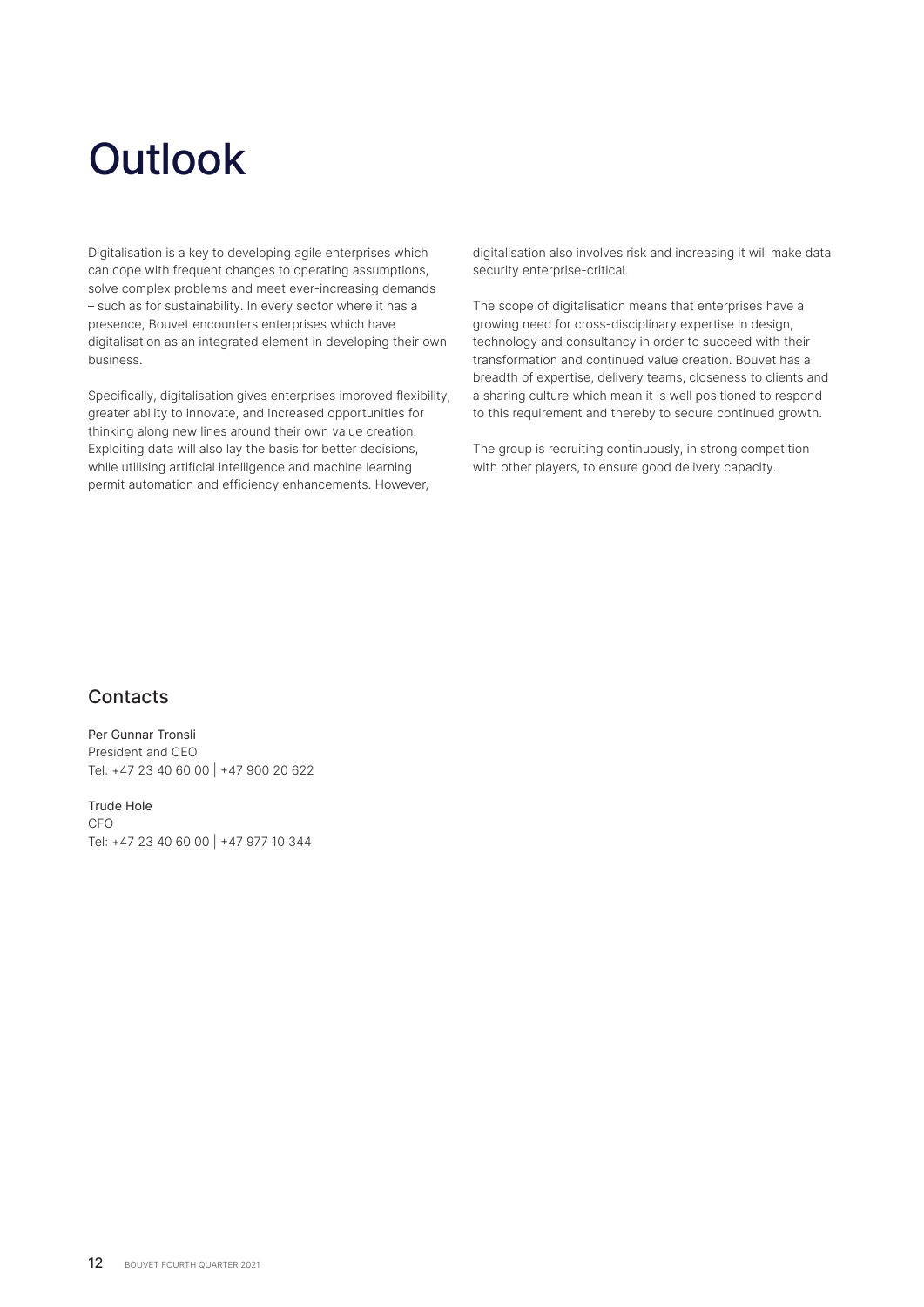## Declaration by the board and CEO

We hereby confirm to the best of our knowledge that the interim financial statements for the fourth quarter of 2021 and the preliminary financial statements for the period from 1 January to 31 December 2021 have been prepared in accordance with IAS 34, and that the information in the financial statements provides a true and fair picture of the overall assets, liabilities, financial position and financial results of the Bouvet ASA group. We also confirm to the best of our knowledge that the interim report provides a true and fair view of important events in the accounting period and their influence on the interim financial statements, the most important risk and uncertainty factors facing the business in the next accounting period, and significant transactions with close associates.

> Oslo, 17 February 2022 The board of directors of Bouvet ASA

Pål Egil Rønn Chair of the board

Uuni Tehli

Sverre Hurum Director

Tove Raanes Deputy chair

Lill Hege Hals

Director

Egil Christen Dahl

Director

Per Gunnar Tronsli President and CEO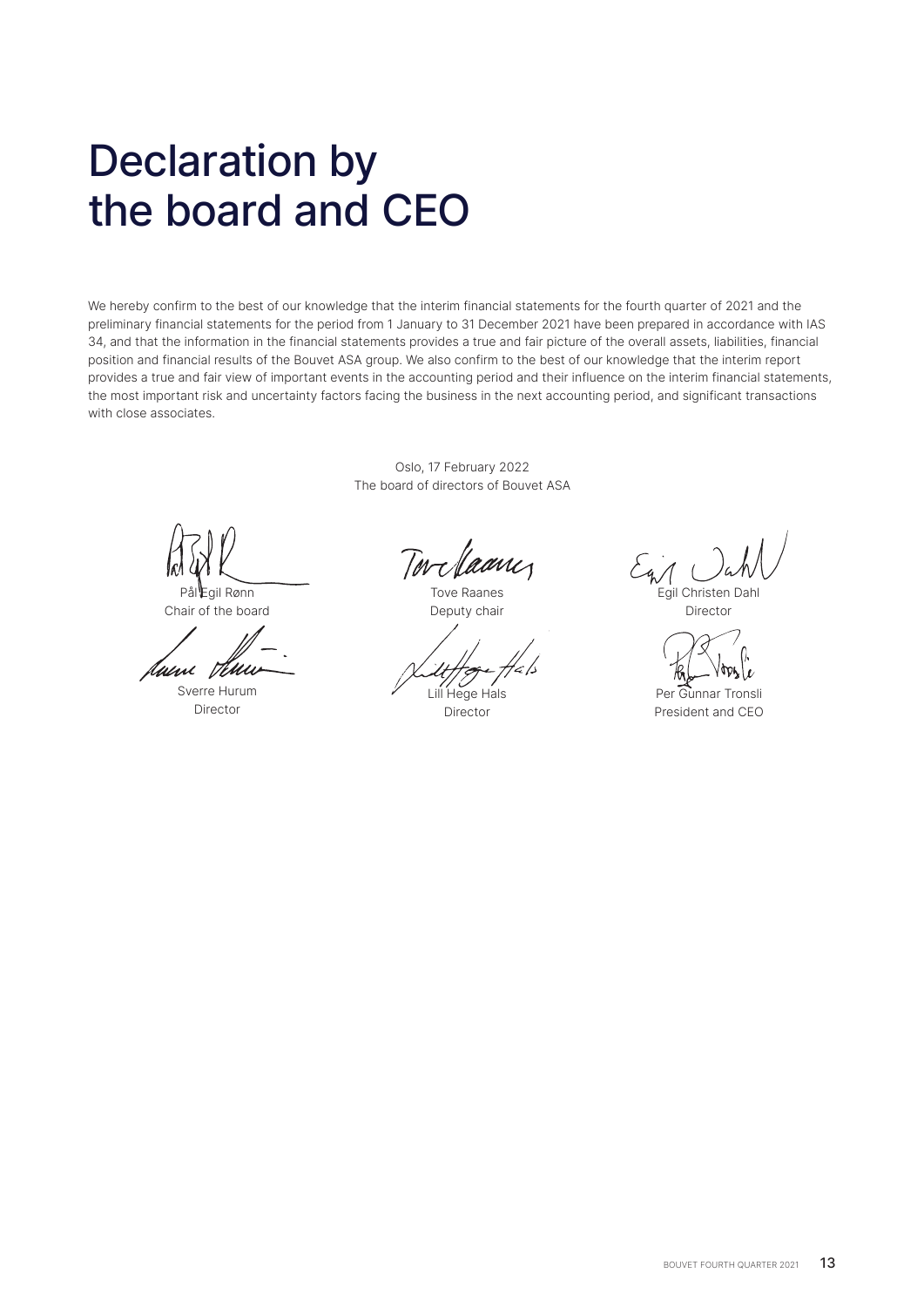## Consolidated income statement

| <b>NOTE</b><br><b>NOK1000</b>               | UNAUDITED UNAUDITED<br><b>OCT-DEC</b><br>2021 | <b>OCT-DEC</b><br>2020 |          | <b>CHANGE CHANGE %</b> | <b>UNAUDITED</b><br><b>JAN-DEC</b><br>2021 | <b>JAN-DEC</b><br>2020 |          | CHANGE CHANGE % |
|---------------------------------------------|-----------------------------------------------|------------------------|----------|------------------------|--------------------------------------------|------------------------|----------|-----------------|
| $\overline{2}$<br>Revenue                   | 739615                                        | 645 597                | 94018    | 14.6%                  | 2695124                                    | 2 401 844              | 293 280  | 12.2%           |
|                                             |                                               |                        |          |                        |                                            |                        |          |                 |
| Operating expenses                          |                                               |                        |          |                        |                                            |                        |          |                 |
| Cost of sales                               | 86 2 28                                       | 82090                  | 4 1 3 8  | 5.0%                   | 326 647                                    | 308 822                | 17825    | 5.8%            |
| Personell expenses                          | 477 608                                       | 415879                 | 61729    | 14.8%                  | 1790025                                    | 1579668                | 210 357  | 13.3%           |
| $\overline{4}$<br>Depreciation fixed assets | 15 592                                        | 14944                  | 648      | 4.3%                   | 60 129                                     | 58 047                 | 2082     | 3.6%            |
| 3<br>Amortisation intangible assets         | 2087                                          | 2664                   | $-577$   | $-21.7%$               | 9577                                       | 8921                   | 656      | 7.4%            |
| Other operating expenses                    | 54 208                                        | 38 4 4 9               | 15759    | 41.0%                  | 168 660                                    | 131 827                | 36833    | 27.9%           |
| Total operating expenses                    | 635723                                        | 554026                 | 81697    | 14.7%                  | 2 3 5 5 0 3 8                              | 2087285                | 267753   | 12.8%           |
|                                             |                                               |                        |          |                        |                                            |                        |          |                 |
| Operating profit                            | 103892                                        | 91571                  | 12 3 21  | 13.5%                  | 340 086                                    | 314 559                | 25 5 27  | 8.1%            |
|                                             |                                               |                        |          |                        |                                            |                        |          |                 |
| <b>Financial items</b>                      |                                               |                        |          |                        |                                            |                        |          |                 |
| Interest income                             | 537                                           | 232                    | 305      | 131.5%                 | 858                                        | 1584                   | $-726$   | $-45.8%$        |
| Financial income                            | 52                                            | 313                    | $-261$   | $-83.4%$               | 313                                        | 1677                   | $-1.364$ | $-81.3%$        |
| Interest expense                            | $-1244$                                       | $-1416$                | 172      | $-12.1%$               | $-5033$                                    | $-5273$                | 240      | $-4.6%$         |
| Finance expense                             | $-336$                                        | $-248$                 | $-88$    | 35.5%                  | $-1110$                                    | $-809$                 | $-301$   | 37.2%           |
| Net financial items                         | $-991$                                        | $-1119$                | 128      | $-11.4%$               | $-4972$                                    | $-2821$                | $-2151$  | 76.2%           |
|                                             |                                               |                        |          |                        |                                            |                        |          |                 |
| Ordinary profit before tax                  | 102 901                                       | 90 452                 | 12 4 4 9 | 13.8%                  | 335 114                                    | 311738                 | 23 376   | 7.5%            |
|                                             |                                               |                        |          |                        |                                            |                        |          |                 |
| Income tax expense                          |                                               |                        |          |                        |                                            |                        |          |                 |
| Tax expense on ordinary profit              | 17 100                                        | 21 373                 | $-4273$  | $-20.0%$               | 69 25 6                                    | 70 539                 | $-1283$  | $-1.8%$         |
| Total tax expense                           | 17 100                                        | 21 373                 | $-4273$  | $-20.0%$               | 69 25 6                                    | 70539                  | $-1283$  | $-1.8%$         |
|                                             |                                               |                        |          |                        |                                            |                        |          |                 |
| Profit for the period                       | 85801                                         | 69079                  | 16722    | 24.2%                  | 265858                                     | 241 199                | 24 659   | 10.2%           |
|                                             |                                               |                        |          |                        |                                            |                        |          |                 |
| Assigned to:                                |                                               |                        |          |                        |                                            |                        |          |                 |
| Shareholders in parent company              | 85 504                                        | 69048                  |          |                        | 265 527                                    | 241 113                |          |                 |
| Non-controlling interests                   | 297                                           | 31                     |          |                        | 331                                        | 86                     |          |                 |
|                                             |                                               |                        |          |                        |                                            |                        |          |                 |
| Diluted earnings per share                  | 0.82                                          | 0.67                   | 0.15     | 23.2%                  | 2.55                                       | 2.33                   | 0.22     | 9.5%            |
| Earnings per share                          | 0.83                                          | 0.67                   | 0.16     | 23.1%                  | 2.58                                       | 2.35                   | 0.23     | 9.7%            |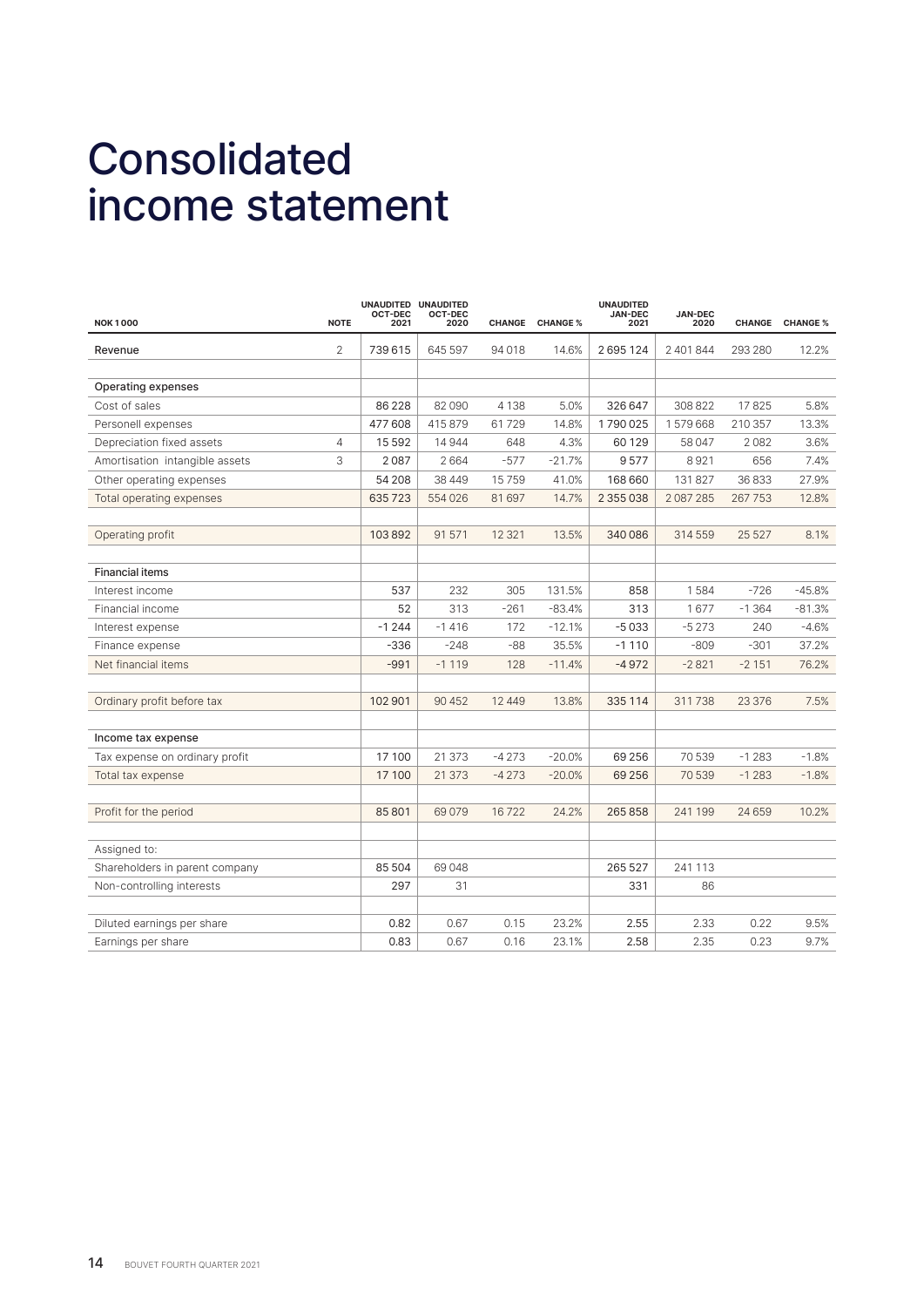### Consolidated statement of other income and costs

| <b>NOK1000</b>                                                                 | <b>UNAUDITED</b><br><b>OCT-DEC</b><br>2021<br><b>NOTE</b> | <b>UNAUDITED</b><br>OCT-DEC<br>2020 | <b>CHANGE</b> | <b>CHANGE %</b> | <b>UNAUDITED</b><br><b>JAN-DEC</b><br>2021 | <b>JAN-DEC</b><br>2020 | <b>CHANGE</b> | <b>CHANGE %</b> |
|--------------------------------------------------------------------------------|-----------------------------------------------------------|-------------------------------------|---------------|-----------------|--------------------------------------------|------------------------|---------------|-----------------|
| Profit for the period                                                          | 85801                                                     | 69079                               | 16722         | 24.2%           | 265858                                     | 241 199                | 24 659        | 10.2%           |
| Items that may be reclassified through<br>profit or loss in subsequent periods |                                                           |                                     |               |                 |                                            |                        |               |                 |
| Currency translation differences                                               | $-91$                                                     | $-149$                              | 58            | <b>NA</b>       | $-762$                                     | 1 250                  | $-2012$       | <b>NA</b>       |
| Sum other income and costs                                                     | $-91$                                                     | $-149$                              | 58            | <b>NA</b>       | $-762$                                     | 1 2 5 0                | $-2012$       | <b>NA</b>       |
|                                                                                |                                                           |                                     |               |                 |                                            |                        |               |                 |
| Total comprehensive income                                                     | 85710                                                     | 68930                               | 16780         | 24.3%           | 265 096                                    | 242 449                | 22 647        | 9.3%            |
|                                                                                |                                                           |                                     |               |                 |                                            |                        |               |                 |
| Assigned to:                                                                   |                                                           |                                     |               |                 |                                            |                        |               |                 |
| Shareholders in parent company                                                 | 85414                                                     | 68899                               |               |                 | 264765                                     | 242 363                |               |                 |
| Non-controlling interests                                                      | 297                                                       | 31                                  |               |                 | 331                                        | 86                     |               |                 |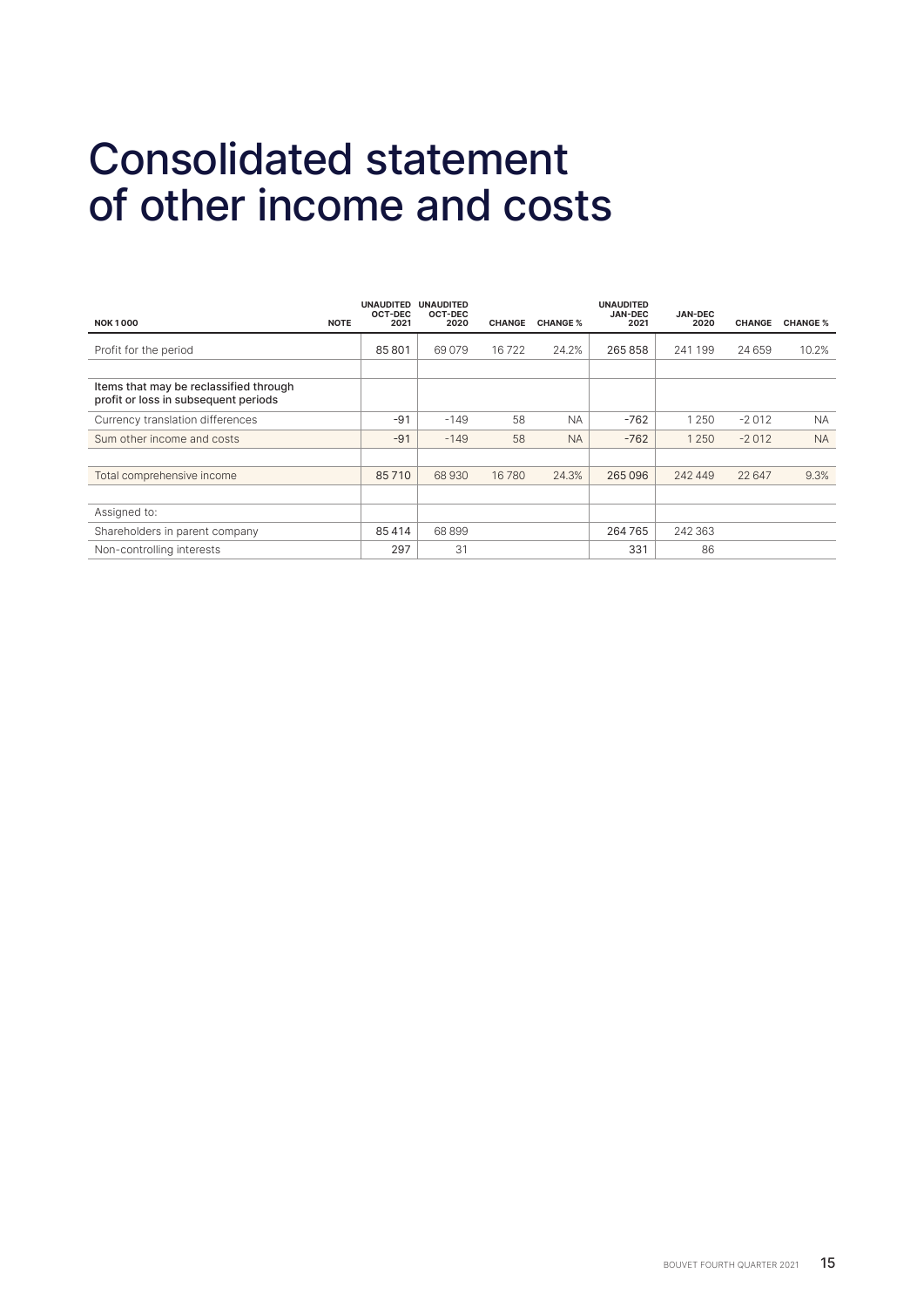## Consolidated balance sheet

| <b>NOK1000</b>                     | <b>NOTE</b>    | <b>UNAUDITED</b><br>31.12.2021 | 31.12.2020 | <b>CHANGE</b> | <b>CHANGE %</b> |
|------------------------------------|----------------|--------------------------------|------------|---------------|-----------------|
| <b>ASSETS</b>                      |                |                                |            |               |                 |
| <b>NON-CURRENT ASSETS</b>          |                |                                |            |               |                 |
| Intangible assets                  |                |                                |            |               |                 |
| Deferred tax asset                 |                | 4432                           | 1826       | 2606          | 142.7%          |
| Goodwill                           | 3              | 32982                          | 33573      | $-591$        | $-1.8%$         |
| Other intangible assets            | 3              | 36819                          | 36 539     | 280           | 0.8%            |
| Total intangible assets            |                | 74 233                         | 71938      | 2 2 9 5       | 3.2%            |
| <b>Fixed assets</b>                |                |                                |            |               |                 |
| Office equipment                   |                | 26 047                         | 27 291     | $-1244$       | $-4.6%$         |
| Office machines and vehicles       |                | 4 1 6 0                        | 4582       | $-422$        | $-9.2%$         |
| IT equipment                       |                | 21 667                         | 17077      | 4590          | 26.9%           |
| Right-of-use assets                | $\overline{4}$ | 205 153                        | 222 888    | $-17735$      | $-8.0%$         |
| Total fixed assets                 |                | 257 027                        | 271838     | $-14811$      | $-5.4%$         |
|                                    |                |                                |            |               |                 |
| Financial non-current assets       |                |                                |            |               |                 |
| Other financial assets             |                | 10                             | 10         |               |                 |
| Other long-term receivables        |                | 1945                           | 2022       | $-77$         | $-3.8%$         |
| Total financial non-current assets |                | 1955                           | 2032       | $-77$         | $-3.8%$         |
| Total non-current assets           |                | 333 215                        | 345808     | $-12593$      | $-3.6%$         |
| <b>CURRENT ASSETS</b>              |                |                                |            |               |                 |
| Work in progress                   | $\overline{2}$ | 45 186                         | 59 267     | $-14081$      | $-23.8%$        |
| Trade accounts receivable          |                | 395 648                        | 276024     | 119624        | 43.3%           |
| Other short-term receivables       |                | 45 001                         | 37 459     | 7542          | 20.1%           |
| Liquid assets                      |                | 541 191                        | 576786     | $-35595$      | $-6.2%$         |
| Total current assets               |                | 1027026                        | 949 536    | 77490         | 8.2%            |
|                                    |                |                                |            |               |                 |
| <b>TOTAL ASSETS</b>                |                | 1 360 241                      | 1 295 344  | 64897         | 5.0%            |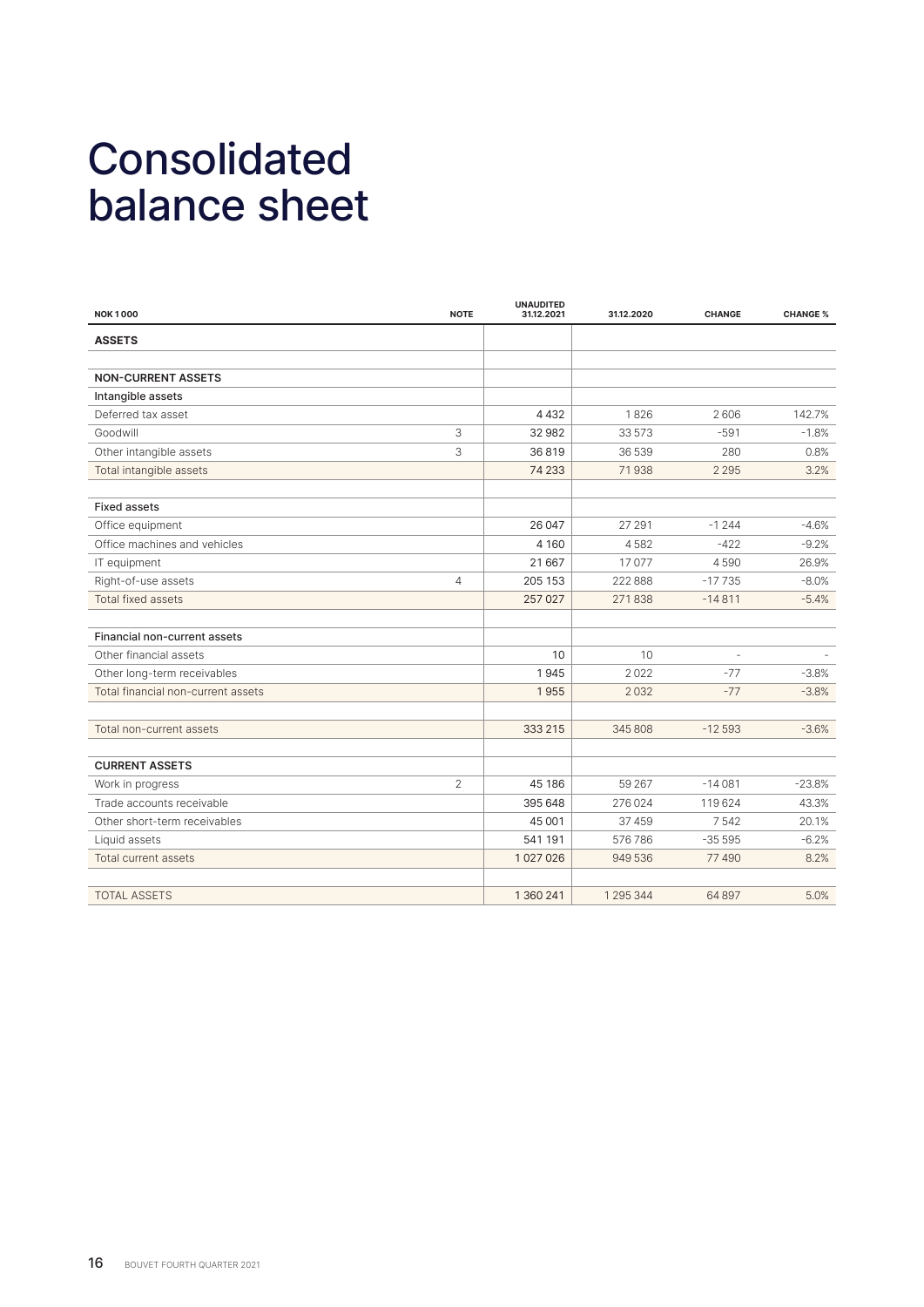## Consolidated balance sheet

| <b>NOK1000</b>                | <b>NOTE</b> | <b>UNAUDITED</b><br>31.12.2021 | 31.12.2020 | <b>CHANGE</b> | <b>CHANGE %</b> |
|-------------------------------|-------------|--------------------------------|------------|---------------|-----------------|
| <b>EQUITY AND LIABILITIES</b> |             |                                |            |               |                 |
|                               |             |                                |            |               |                 |
| <b>EQUITY</b>                 |             |                                |            |               |                 |
| Paid-in capital               |             |                                |            |               |                 |
| Share capital                 | 5           | 10 3 80                        | 10 286     | 94            | 0.9%            |
| Share premium                 |             | 51041                          | 29567      | 21 4 7 4      | 72.6%           |
| Total paid-in capital         |             | 61421                          | 39853      | 21568         | 54.1%           |
| <b>Earned equity</b>          |             |                                |            |               |                 |
| Other equity                  |             | 384 168                        | 382 195    | 1973          | 0.5%            |
| Total earned equity           |             | 384 168                        | 382 195    | 1973          | 0.5%            |
| Non-controlling interests     |             | 3666                           | 873        | 2793          | 319.9%          |
| Total equity                  |             | 449 255                        | 422921     | 26 3 34       | 6.2%            |
|                               |             |                                |            |               |                 |
| <b>DEBT</b>                   |             |                                |            |               |                 |
| Long-term debt                |             |                                |            |               |                 |
| Lease liabilities             |             | 168 211                        | 188 688    | $-20477$      | $-10.9%$        |
| Total long-term debt          |             | 168 211                        | 188 688    | $-20477$      | $-10.9%$        |
| Short-term debt               |             |                                |            |               |                 |
| Current lease liabilities     |             | 42 183                         | 38 2 2 9   | 3954          | 10.3%           |
| Trade accounts payable        |             | 58 613                         | 59064      | $-451$        | $-0.8%$         |
| Income tax payable            |             | 69 142                         | 64 4 68    | 4674          | 7.3%            |
| Public duties payable         |             | 237 555                        | 207 360    | 30 195        | 14.6%           |
| Deferred revenue              | 2           | 8581                           | 7394       | 1 1 8 7       | 16.1%           |
| Other short-term debt         |             | 326701                         | 307 220    | 19481         | 6.3%            |
| Total short-term debt         |             | 742775                         | 683735     | 59 040        | 8.6%            |
| <b>Total liabilities</b>      |             | 910986                         | 872 423    | 38 563        | 4.4%            |
|                               |             |                                |            |               |                 |
| TOTAL EQUITY AND LIABILITIES  |             | 1 360 241                      | 1 295 344  | 64 897        | 5.0%            |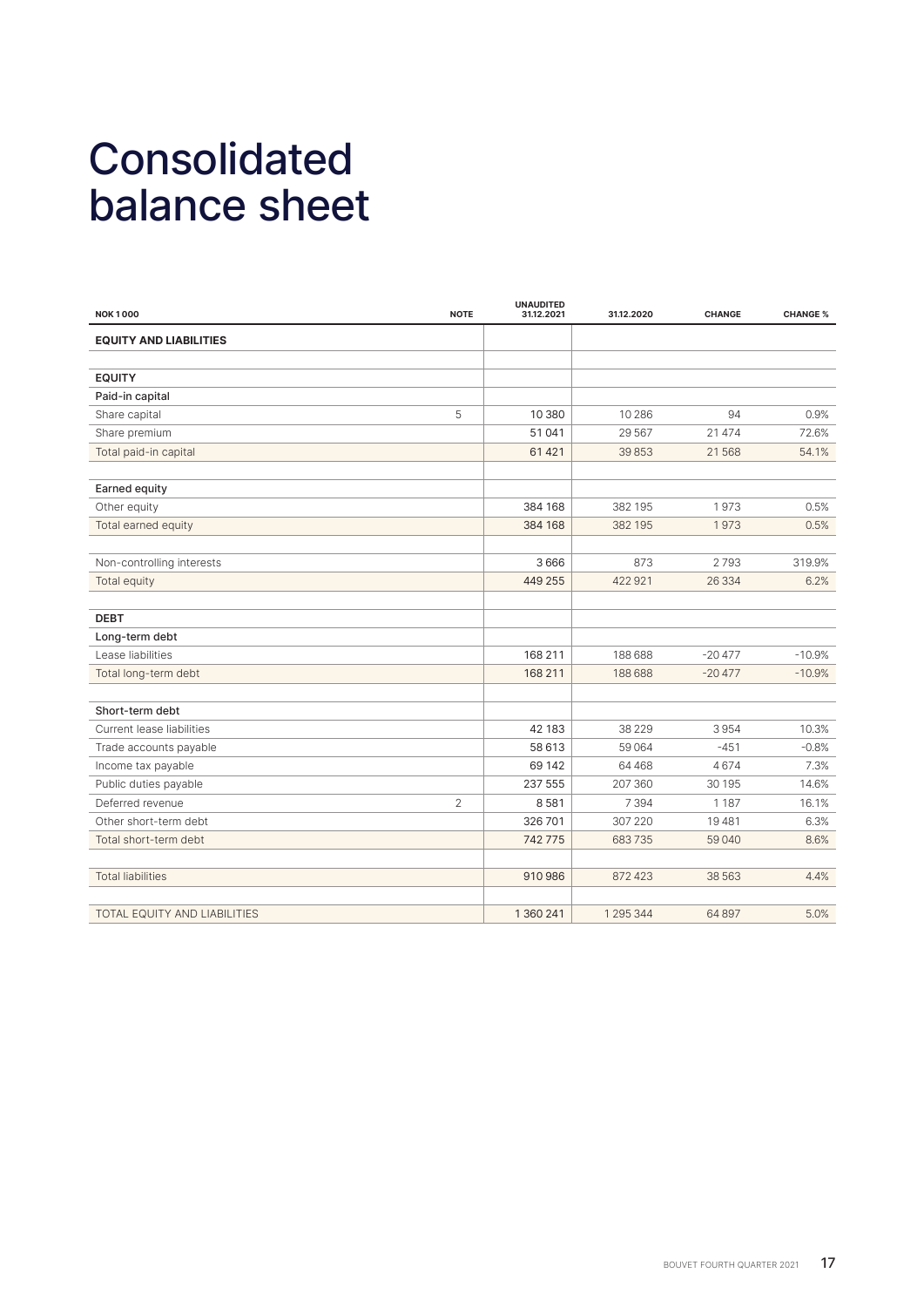## Consolidated statement of cash flows

| <b>NOK1000</b>                                                        | <b>NOTE</b> | <b>UNAUDITED</b><br><b>OCT-DEC 2021</b> | <b>UNAUDITED</b><br><b>OCT-DEC 2020</b> | <b>UNAUDITED</b><br><b>JAN-DEC 2021</b> | <b>JAN-DEC 2020</b> |
|-----------------------------------------------------------------------|-------------|-----------------------------------------|-----------------------------------------|-----------------------------------------|---------------------|
| Cash flow from operating activities                                   |             |                                         |                                         |                                         |                     |
| Ordinary profit before tax                                            |             | 102 901                                 | 90 452                                  | 335 114                                 | 311738              |
| Paid tax                                                              |             | $-21250$                                | $-7096$                                 | $-67188$                                | $-46434$            |
| (Gain)/loss on sale of fixed assets                                   |             | $-12$                                   | 15                                      | -53                                     | $-183$              |
| Ordinary depreciation                                                 |             | 15 591                                  | 14944                                   | 60 1 29                                 | 58 047              |
| Amortisation intangible assets                                        | 3           | 2086                                    | 2664                                    | 9577                                    | 8921                |
| Share based payments                                                  |             | 4035                                    | 3 1 7 3                                 | 14961                                   | 9801                |
| Changes in work in progress, accounts receivable and accounts payable |             | 16 062                                  | 82949                                   | $-105994$                               | 16 122              |
| Changes in other accruals                                             |             | 82 160                                  | 11592                                   | 47599                                   | 92864               |
| Net cash flow from operating activities                               |             | 201573                                  | 198694                                  | 294 144                                 | 450876              |
|                                                                       |             |                                         |                                         |                                         |                     |
| Cash flows from investing activities                                  |             |                                         |                                         |                                         |                     |
| Sale of fixed assets                                                  |             | 123                                     | 4                                       | 167                                     | 260                 |
| Purchase of fixed assets                                              |             | $-8259$                                 | $-2152$                                 | $-21944$                                | $-18571$            |
| Purchase of intangible assets                                         | 3           | $-2614$                                 | $-1616$                                 | $-9929$                                 | $-9075$             |
| Investment in subsidiaries - net cash                                 |             | 2462                                    | $\Omega$                                | 2462                                    | $\Omega$            |
| Net cash flow from investing activities                               |             | $-8288$                                 | $-3764$                                 | $-29244$                                | $-27.385$           |
|                                                                       |             |                                         |                                         |                                         |                     |
| Cash flows from financing activities                                  |             |                                         |                                         |                                         |                     |
| Capital increase                                                      |             | 21568                                   | 19603                                   | 21568                                   | 19603               |
| Payments on lease liabilities                                         | 4           | $-10233$                                | $-11038$                                | $-44331$                                | $-41909$            |
| Dividend payments                                                     |             | $-51440$                                | $-84568$                                | $-277732$                               | $-169$ 125          |
| Net cash flow from financing activities                               |             | $-40105$                                | $-76003$                                | $-300495$                               | $-191431$           |
|                                                                       |             |                                         |                                         |                                         |                     |
| Net changes in liquid assets                                          |             | 153 180                                 | 118927                                  | $-35595$                                | 232 061             |
| Liquid assets at the beginning of the period                          |             | 388 011                                 | 457859                                  | 576786                                  | 344725              |
| Liquid assets at the end of the period                                |             | 541 191                                 | 576786                                  | 541 191                                 | 576786              |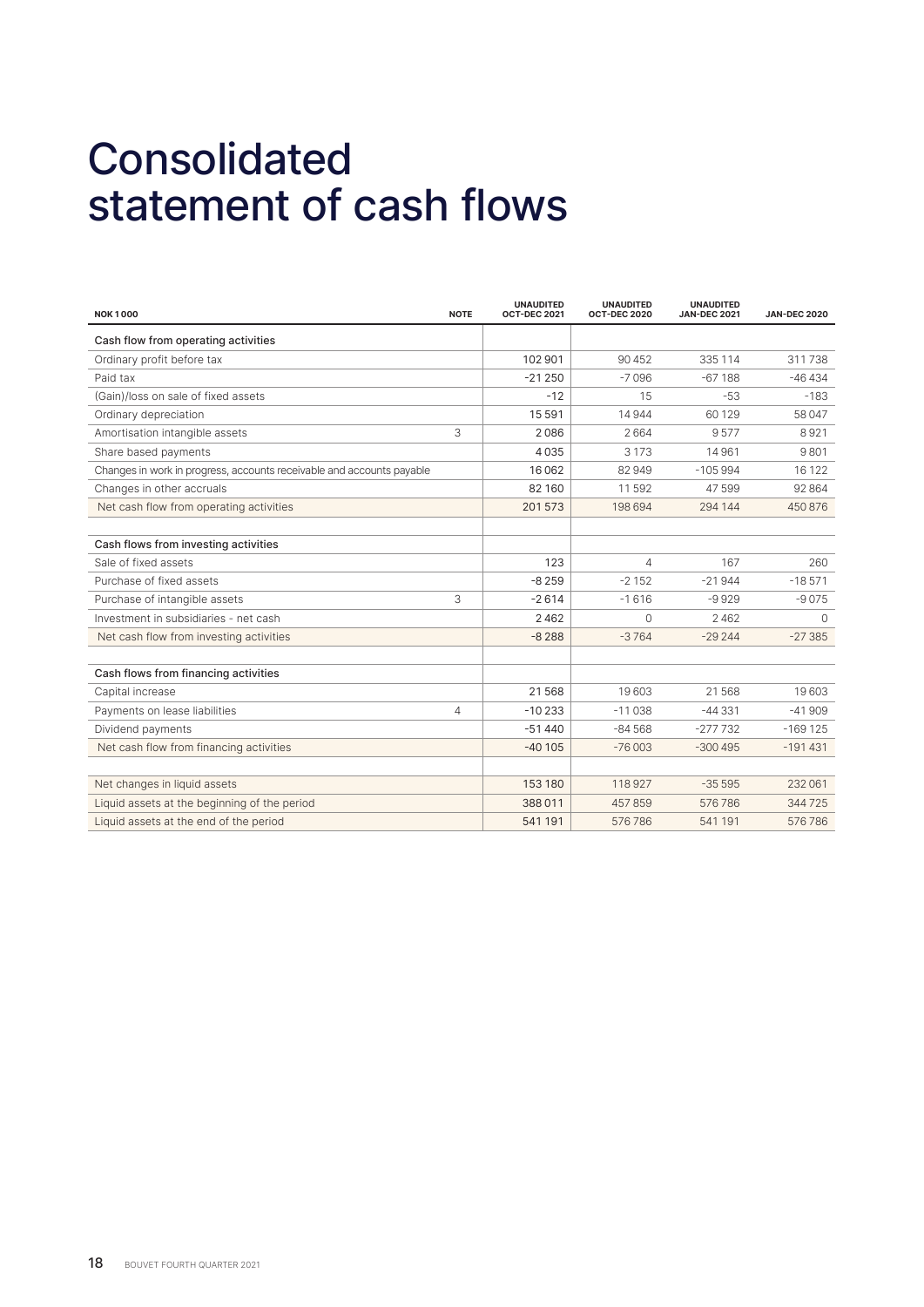## Consolidated statement of changes in equity

| <b>NOK1000</b>                   | <b>SHARE</b><br><b>CAPITAL</b> | <b>OWN</b><br><b>SHARES</b> | <b>SHARE</b><br><b>PREMIUM</b> | <b>TOTAL</b><br><b>PAID-IN</b><br><b>EQUITY</b> | <b>OTHER</b><br><b>EQUITY</b> | <b>TRANSLATION</b><br><b>DIFFERENCES</b> | <b>TOTAL</b><br><b>OTHER</b><br><b>EQUITY</b> | NON-CON-<br><b>TROLLING</b><br><b>INTERESTS</b> | <b>TOTAL</b><br><b>EQUITY</b> |
|----------------------------------|--------------------------------|-----------------------------|--------------------------------|-------------------------------------------------|-------------------------------|------------------------------------------|-----------------------------------------------|-------------------------------------------------|-------------------------------|
|                                  |                                |                             |                                |                                                 |                               |                                          |                                               |                                                 |                               |
| Equity at 01.01.2020             | 10 250                         | $\circ$                     | 10 000                         | 20 250                                          | 297 509                       | $-804$                                   | 296 706                                       | 795                                             | 317751                        |
| Profit for the period            | 0                              | 0                           | $\Omega$                       | $\Omega$                                        | 241 113                       | $\Omega$                                 | 241 113                                       | 86                                              | 241 199                       |
| Other income and costs           | $\mathbf 0$                    | $\circ$                     | $\Omega$                       | $\circ$                                         | $\mathbf{0}$                  | 1 2 5 0                                  | 1 2 5 0                                       | 0                                               | 1 2 5 0                       |
| Employee share scheme            | 0                              | $\circ$                     | $\Omega$                       | $\circ$                                         | 12 2 5 1                      | 0                                        | 12 2 5 1                                      | $\mathbf 0$                                     | 12 2 5 1                      |
| Change non-controlling interests | 0                              | $\mathbf 0$                 | $\circ$                        | $\Omega$                                        | $\mathbf{0}$                  | 0                                        | $\circ$                                       | 8                                               | -8                            |
| Share issue                      | 36                             | $\circ$                     | 19567                          | 19603                                           | $\Omega$                      | 0                                        | $\Omega$                                      | $\mathbf 0$                                     | 19603                         |
| Dividend                         | $\Omega$                       | $\Omega$                    | $\Omega$                       | 0                                               | $-169125$                     | $\Omega$                                 | $-169125$                                     | 0                                               | $-169125$                     |
| Equity at 31.12.2020 (Unaudited) | 10 286                         | $\mathbf 0$                 | 29567                          | 39853                                           | 381748                        | 446                                      | 382 195                                       | 873                                             | 422 921                       |
|                                  |                                |                             |                                |                                                 |                               |                                          |                                               |                                                 |                               |
| Equity at 01.01.2021             | 10 286                         | $\circ$                     | 29567                          | 39853                                           | 381749                        | 446                                      | 382 195                                       | 873                                             | 422921                        |
| Profit for the period            | 0                              | $\Omega$                    | $\Omega$                       | 0                                               | 265 527                       | $\Omega$                                 | 265 527                                       | 331                                             | 265858                        |
| Other income and costs           | 0                              | $\circ$                     | $\Omega$                       | $\circ$                                         | $\Omega$                      | $-762$                                   | $-762$                                        | $\mathbf 0$                                     | $-762$                        |
| Employee share scheme            | $\mathbf 0$                    | $\circ$                     | $\circ$                        | $\circ$                                         | 14939                         | 0                                        | 14939                                         | $\mathbf 0$                                     | 14939                         |
| Change non-controlling interests | 0                              | $\circ$                     | $\circ$                        | $\Omega$                                        | $\mathbf{0}$                  | 0                                        | $\Omega$                                      | 2462                                            | 2462                          |
| Share issue                      | 94                             | $\Omega$                    | 21 475                         | 21569                                           | $\Omega$                      | 0                                        | $\Omega$                                      | $\Omega$                                        | 21569                         |
| Dividend                         | $\Omega$                       | $\circ$                     | $\Omega$                       | $\circ$                                         | $-277732$                     |                                          | $-277732$                                     | $\Omega$                                        | $-277732$                     |
| Equity at 31.12.2021 (Unaudited) | 10 380                         | $\mathbf{0}$                | 51041                          | 61421                                           | 384 483                       | $-316$                                   | 384 168                                       | 3666                                            | 449 255                       |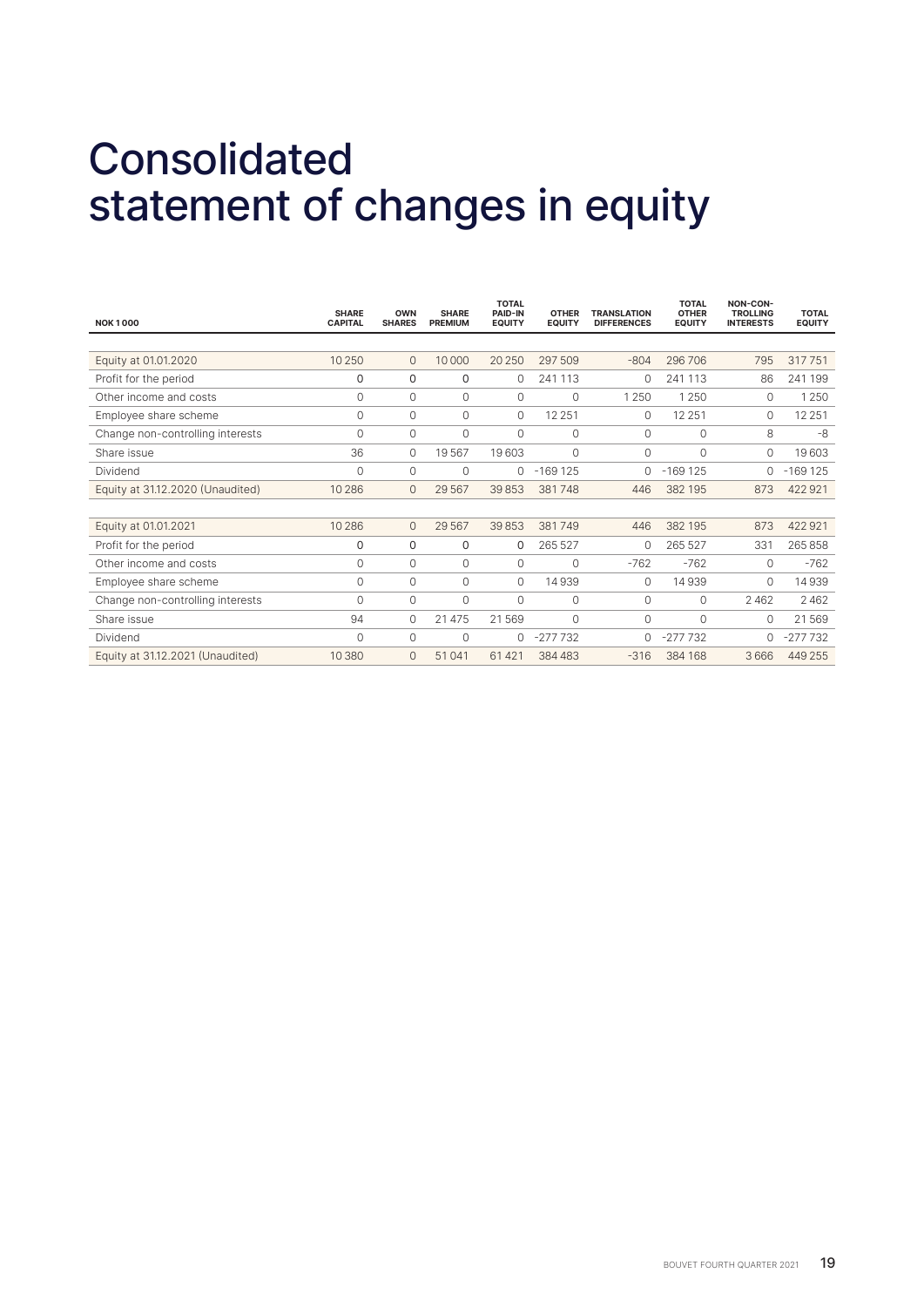### **Notes**

### Note 1 Accounting principles

This interim report is presented in accordance with the International Financial Reporting Standards (IFRS) and interpretations determined by the European Union, and have been prepared in accordance with IAS 34. The interim financial statements have not been audited, do not include all the information required in annual financial statements and should be viewed in conjunction with the group's annual report for 2020.

The accounting policies applied are consistent with those applied in previous financial year.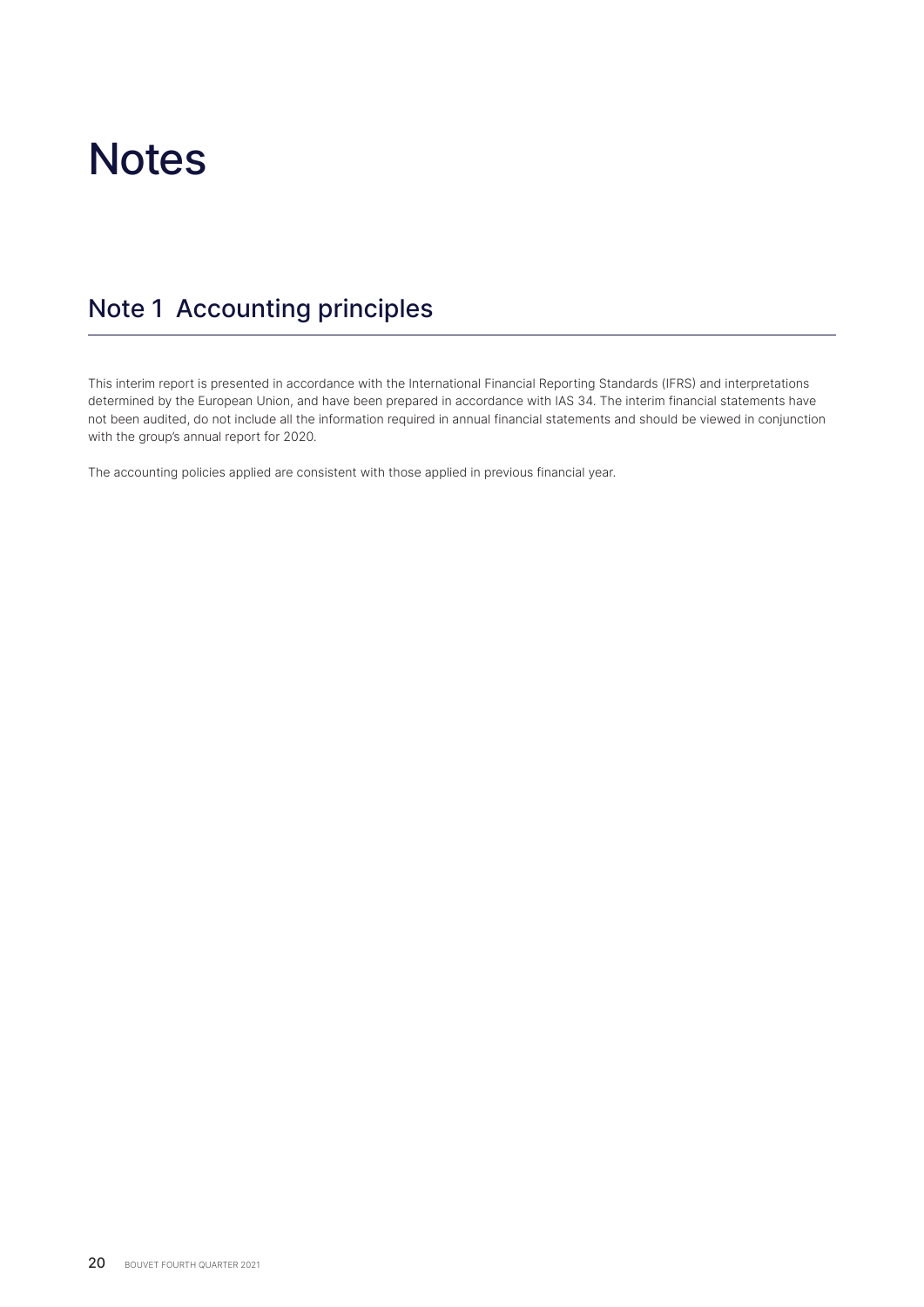### Note 2 Revenue from contracts with customers

The Group is primarily delivering its services based on time and material used and has in most cases legal rights for payment for services delivered at date. In cases where the Group has income from projects with predefined results at a fixed price or which has elements causing the income per hour to be unknown before completion of the project, the income is recorded in correlation with the degree of completion. Progress is measured as incurred hours in relation to totally estimated hours. For these projects the customer controles the asset being made or improved.

### **Specification revenue**

| <b>NOK1000</b>             | <b>OCT-DEC 2021</b> | <b>OCT-DEC 2020</b> |
|----------------------------|---------------------|---------------------|
| Contract category          |                     |                     |
| Fixed- and target price    | 952                 | 6065                |
| Variable contracts         | 738 663             | 639 532             |
| Total revenue              | 739 615             | 645 597             |
|                            |                     |                     |
| Sektor                     |                     |                     |
| Power supply               | 117970              | 109 361             |
| Health                     | 21 667              | 13735               |
| Industry                   | 27 474              | 26 999              |
| Info and communication     | 40759               | 36 808              |
| Public admin               | 159 173             | 173831              |
| Oil & gas                  | 241 327             | 162 287             |
| Service industry           | 41 356              | 33 163              |
| Transportation             | 35 4 14             | 33 605              |
| Retail                     | 26 648              | 27784               |
| Other                      | 8853                | 10 090              |
| Total revenue              | 739 615             | 645 597             |
|                            |                     |                     |
| Public/privat sector       |                     |                     |
| Public sector (100% owned) | 348 249             | 351 305             |
| Privat sector              | 391 366             | 294 292             |
| Total revenue              | 739 615             | 645 597             |
|                            |                     |                     |
| Work in progress           | 45 186              | 59 267              |
| Deferred revenue           | 8581                | 7 3 9 4             |

At the balance sheet date, processed but not billed services amounted to NOK 45.19 million (2020.12.31: NOK 59.27 million). This is mainly services delivered on running account, invoiced to customers at the beginning of the next month.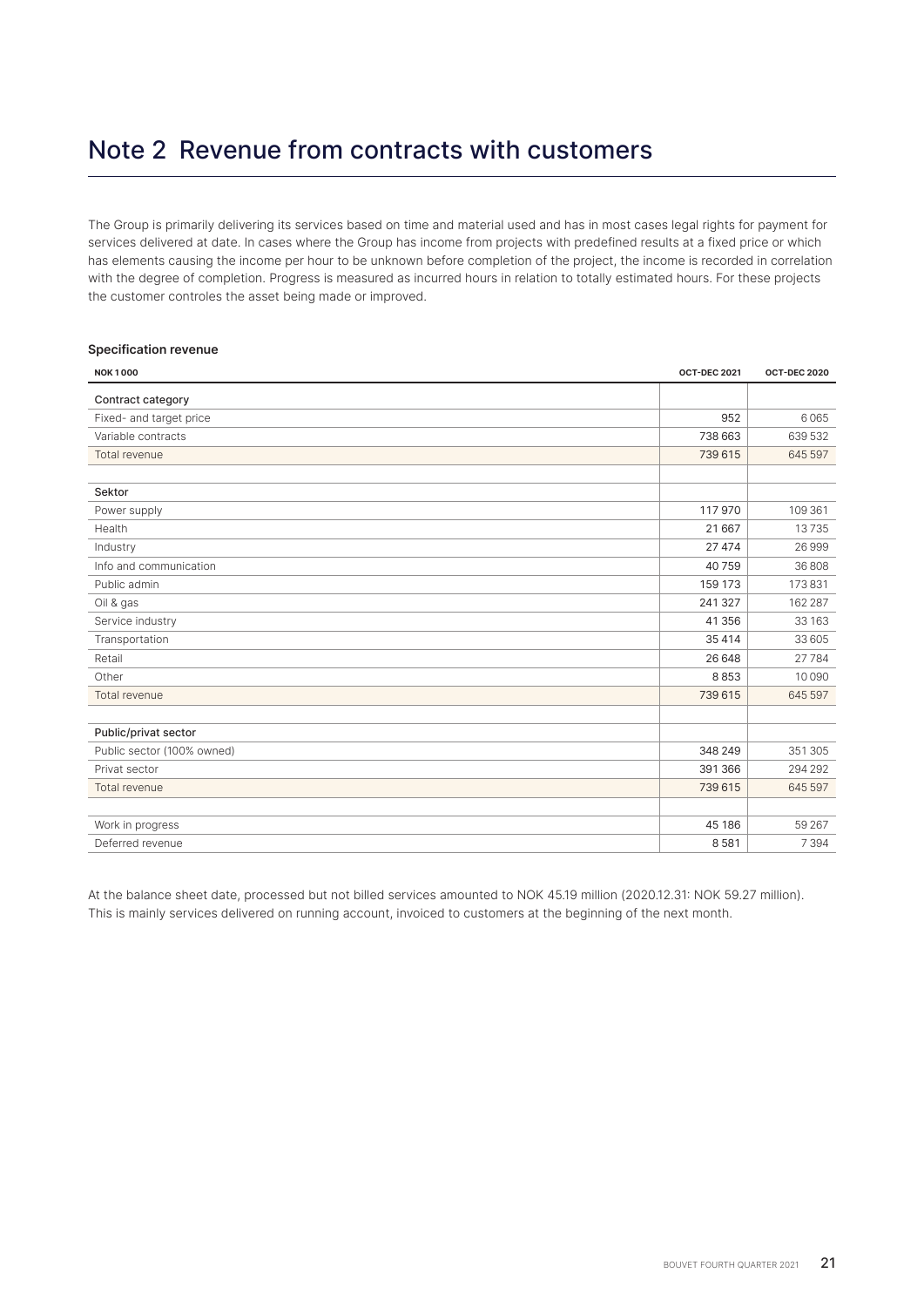### Note 3 Intangible assets

Intangible assets and goodwill are related to added value from the acquisitions of subsidiaries, businesses, and costs related to development of software and internally developed internet homepage.

| <b>NOK1000</b>           | <b>SOFTWARE</b> | <b>OTHER</b><br><b>INTANGIBLE</b><br><b>ASSETS</b> | <b>GOODWILL</b> | <b>JAN-DEC</b><br>2021 | <b>SOFTWARE</b> | <b>OTHER</b><br><b>INTANGIBLE</b><br><b>ASSETS</b> | <b>GOODWILL</b> | <b>JAN-DEC</b><br>2020 |
|--------------------------|-----------------|----------------------------------------------------|-----------------|------------------------|-----------------|----------------------------------------------------|-----------------|------------------------|
| Book value 1 January     | 32 663          | 3876                                               | 33 573          | 70 112                 | 30 989          | 4943                                               | 32722           | 68 654                 |
| Additions of the period  | $\mathbf 0$     | $\circ$                                            | 0               | 0                      | 0               | $\mathbf 0$                                        | 0               | 0                      |
| Self-developed software  | 9930            | $\Omega$                                           | 0               | 9930                   | 9075            | 0                                                  | 0               | 9075                   |
| Amortisation             | $-8383$         | $-1194$                                            | 0               | $-9577$                | $-7401$         | $-1520$                                            | 0               | $-8921$                |
| Exchange rate variances  | $\circ$         | $-73$                                              | $-591$          | $-664$                 | 0               | 453                                                | 851             | 1 3 0 4                |
| Book value end of period | 34 210          | 2609                                               | 32982           | 69801                  | 32 663          | 3876                                               | 33 573          | 70 112                 |
|                          |                 |                                                    |                 |                        |                 |                                                    |                 |                        |
| Amortisation rate        | 20%             | $10 - 20%$                                         | N/A             |                        | 20%             | $10 - 20%$                                         | N/A             |                        |
| Economic life            | 5 years         | $5-10$ years                                       | not decided     |                        | 5 years         | $5-10$ years                                       | not decided     |                        |
| Amortisation method      | linear          | linear                                             | N/A             |                        | linear          | linear                                             | N/A             |                        |

The group is developing Sesam, a software as a service (SaaS). This software provides a stand-alone, generic data platform component – a master data hub which continuously exchanges data with the business' core systems. Sesam delivers a unique platform component which continually ensures optimal data quality and makes it simpler and faster to build cost-effective, valueenhancing solutions on the basis of the platform. The latter is in continual development. NOK 67 959 thousand has so far been invested, which is capitalised and amortised in modules. These modules have an expected service life of five years.

### Note 4 Leases

#### **Right-of-use-assets**

| <b>NOK1000</b>                      | <b>PREMISES</b> | <b>OTHER LEASES</b> | <b>JAN-DEC 2021</b> | <b>PREMISES</b> | <b>OTHER LEASES</b> | <b>JAN-DEC 2020</b> |
|-------------------------------------|-----------------|---------------------|---------------------|-----------------|---------------------|---------------------|
| Book value 1 January                | 222 888         | υ                   | 222888              | 232 606         | 5                   | 232 611             |
| Additions/adjustments of the period | 23836           | U                   | 23836               | 30 0 30         |                     | 30 030              |
| Depreciation                        | $-41223$        | υ                   | $-41223$            | $-39256$        | $-5$                | $-39261$            |
| Exchange rate variances             | $-348$          | U                   | $-348$              | $-492$          |                     | $-492$              |
| Book value end of period            | 205 153         | $\Omega$            | 205 153             | 222888          | 0                   | 222888              |
|                                     |                 |                     | 205 153             |                 |                     |                     |
| Economic life                       | 1-10 years      | 1-2 years           |                     | $1-10$ years    | 1-2 years           |                     |
| Depreciation method                 | linear          | linear              |                     | linear          | linear              |                     |

#### **Lease liabilities**

|                                           |                                        |        | <b>FUTURE LEASE PAYMENTS PER YEAR</b> |        |        |        |       |  |  |  |
|-------------------------------------------|----------------------------------------|--------|---------------------------------------|--------|--------|--------|-------|--|--|--|
| <b>NOK1000</b>                            | <b>FUTURE LEASE</b><br><b>PAYMENTS</b> | 2022   | 2023                                  | 2024   | 2025   | 2026   | >2026 |  |  |  |
| Undiscounted lease liabilities 31.12.2021 | 222 178                                | 46 062 | 44 272                                | 42 477 | 36 555 | 34 063 | 18749 |  |  |  |

|                                           |                                        | <b>FUTURE LEASE PAYMENTS PER YEAR</b> |        |        |       |        |        |
|-------------------------------------------|----------------------------------------|---------------------------------------|--------|--------|-------|--------|--------|
| <b>NOK1000</b>                            | <b>FUTURE LEASE</b><br><b>PAYMENTS</b> | 2021                                  | 2022   | 2023   | 2024  | 2025   | >2025  |
| Undiscounted lease liabilities 31.12.2020 | 241 390                                | 42417                                 | 41 558 | 39 451 | 37895 | 32 516 | 47 553 |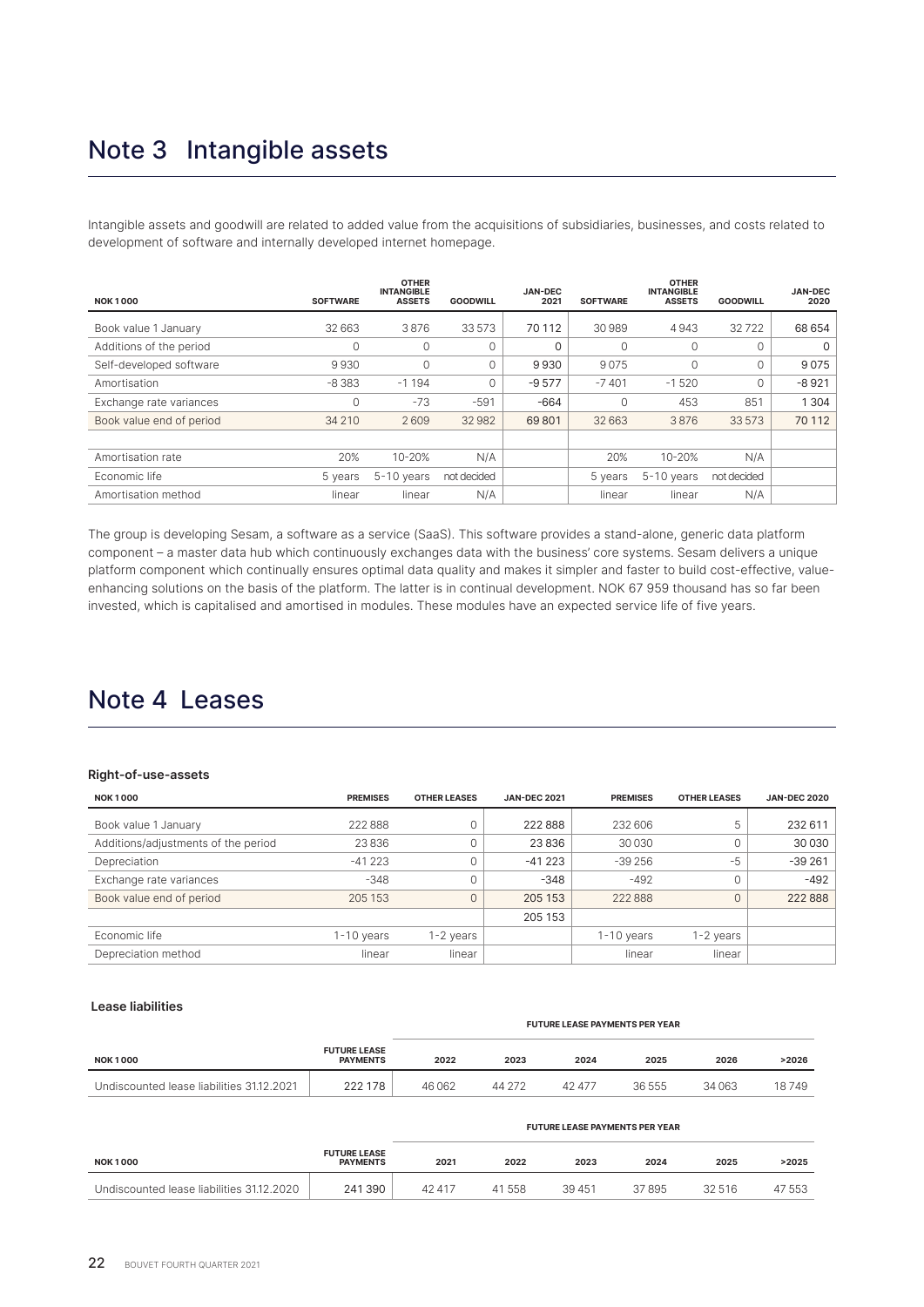### Note 5 Share capital and dividend

| <b>SHARES IN THOUSANDS</b>              | 3112.2021 | 31.12.2020 |
|-----------------------------------------|-----------|------------|
| Ordinary shares, nominal value NOK 0,10 | 103801    | 102 860    |
| Total number of shares                  | 103801    | 102860     |

The nominal value of the share is NOK 0.10. All shares in the company have equal voting rights and are equally entitled to dividend.

#### **Changes in share capital and premium**

|                                                 | <b>ANTALL AKSJER</b> |            | <b>AKSJEKAPITAL</b> |            |  |
|-------------------------------------------------|----------------------|------------|---------------------|------------|--|
| <b>NOK1000</b>                                  | 31.12.2021           | 31.12.2020 | 31.12.2021          | 31.12.2020 |  |
| Ordinary shares issued and fully paid at 31.12. | 103801               | 102 860    | 10380               | 10 286     |  |
| Own shares at nominal value                     | -5                   | -5         |                     |            |  |

In the period, Bouvet ASA, has not acquired any own shares. The company owns 4670 own shares at the end of the period. However, Bouvet ASA, has completed a private placement towards employees. A total of 937 007 shares at a nominal value of NOK 0.10 was issued. The cash consideration for these shares was NOK 21 569 thousand. The share issue has increased the share capital in Bouvet ASA by NOK 93 700.70 to NOK 10 380 063.70. The total number of shares outstanding after this share issue is 103 800 637.

### **Dividend**

The company has paid the following dividends:

| <b>NOK 1000</b>                                                | <b>JAN-DEC 2021</b> | <b>JAN-DEC 2020</b> |
|----------------------------------------------------------------|---------------------|---------------------|
| Ordinary dividend for 2020: NOK 0.50 per share (November 2021) | 51432               |                     |
| Ordinary dividend for 2020: NOK 2.20 per share (May 2021)      | 226 300             | 0                   |
| Ordinary dividend for 2019: NOK 0.83 per share (November 2020) |                     | 84 563              |
| Ordinary dividend for 2019: NOK 0.82 per share (May 2020)      |                     | 84 563              |
| Total                                                          | 277 732             | 169 125             |

Proposed dividend to be approved at the annual general meeting May 2022 amounts to NOK 2.30 per share.

### Note 6 Transactions with related parties

#### **Shares in the company directly or indirectly owned by the board and management**

|                    |                            | <b>NO. OF SHARES</b> |             |             |            |  |  |
|--------------------|----------------------------|----------------------|-------------|-------------|------------|--|--|
| <b>NAME</b>        | <b>ROLE</b>                | 30.09.2021           | <b>BUY</b>  | <b>SALE</b> | 31.12.2021 |  |  |
| Pål Egil Rønn      | Chairman of the Board      | 50 000               | 0           |             | 50 000     |  |  |
| <b>Tove Raanes</b> | Vice-chairman of the Board | 8950                 | $\mathbf 0$ |             | 8950       |  |  |
| Eqil Christen Dahl | Board member               | 1628020              | $\mathbf 0$ |             | 1628020    |  |  |
| Lill Hege Hals     | Board member               |                      | $\mathbf 0$ |             | $\Omega$   |  |  |
| Sverre Hurum       | Board member               | 3609060              | $\mathbf 0$ | $-30000$    | 3579060    |  |  |
| Per Gunnar Tronsli | CEO                        | 70 340               | 2 2 5 8     | O           | 72598      |  |  |
| Trude Hole         | <b>CFO</b>                 | 19770                | 2 2 5 8     |             | 22028      |  |  |
| Total              |                            | 5 386 140            | 4516        | $-30000$    | 5 360 656  |  |  |

### Note 7 Events after the balance sheet date

There have been no events after the balance sheet date significantly effecting the Group's financial position.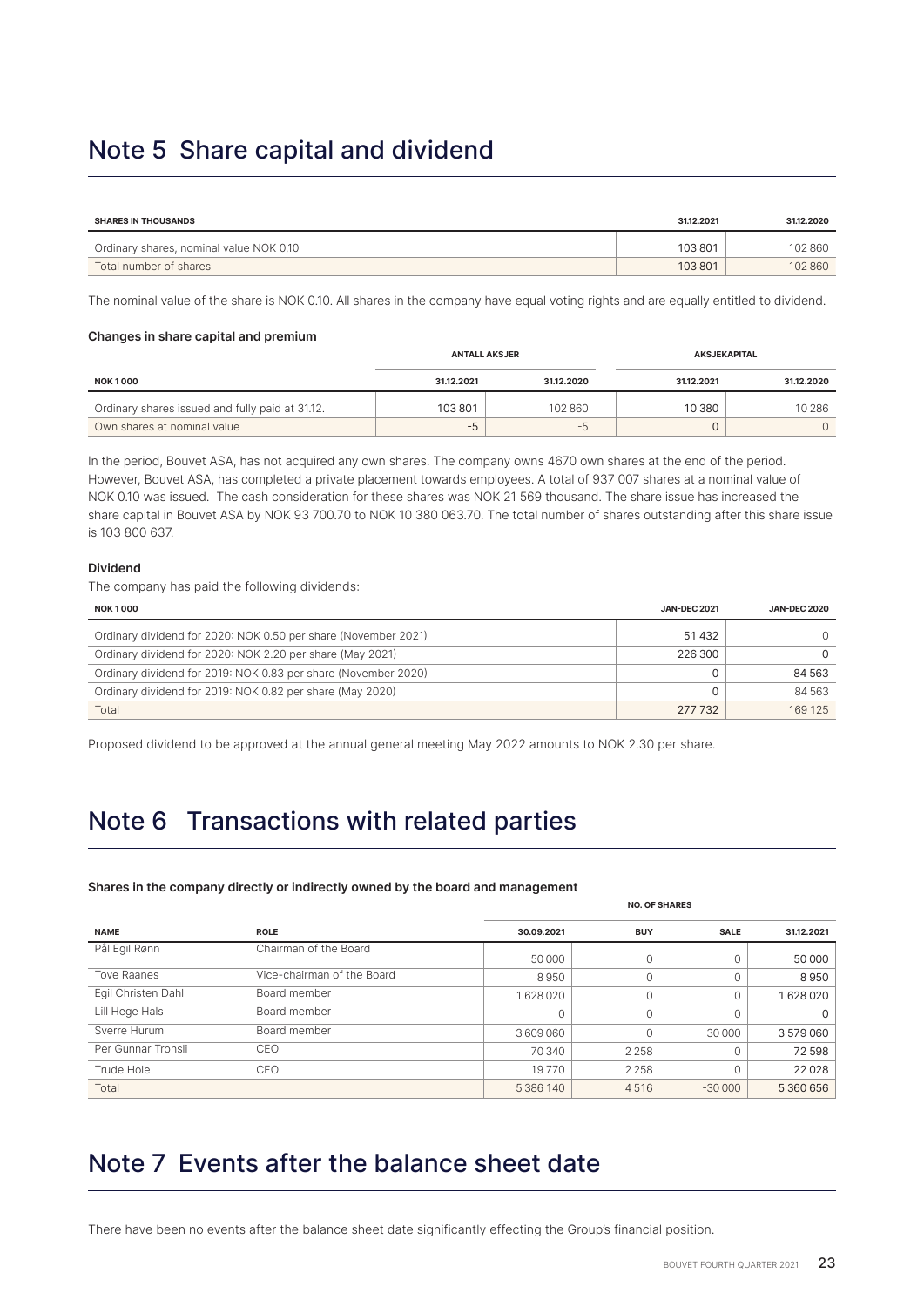## Alternative Performance Measures

The European Securities and Markets Authority ("ESMA") issued guidelines on Alternative Performance Measures ("APMs") that came into force on July 3, 2016. Bouvet discloses APMs that are frequently used by investors, analysts, and other interested parties. The management believes that the disclosed APMs provide improved insight into the operations, financing, and prospects of Bouvet. Bouvet has defined the following APMs:

**EBITDA** is short for earnings before interest, taxes, depreciation, and amortization. EBITDA is calculated as profit for the period before tax expense, financial items, depreciation, and amortization.

**EBIT** is short for earnings before interest and taxes. EBIT corresponds to operating profit in the consolidated income statement.

**Net free cash flow** is calculated as net cash flow from operations plus net cash flow from investing activities. **EBITDA-margin** is calculated as EBITDA divided by revenue.

**EBIT-margin** is calculated as EBIT divided by revenue.

**Cash flow margin** is calculated as Net cash flow from operations divided by revenue.

**Equity ratio** is calculated as total equity divided by total assets.

**Liquidity ratio** is calculated as current assets divided by short-term debt.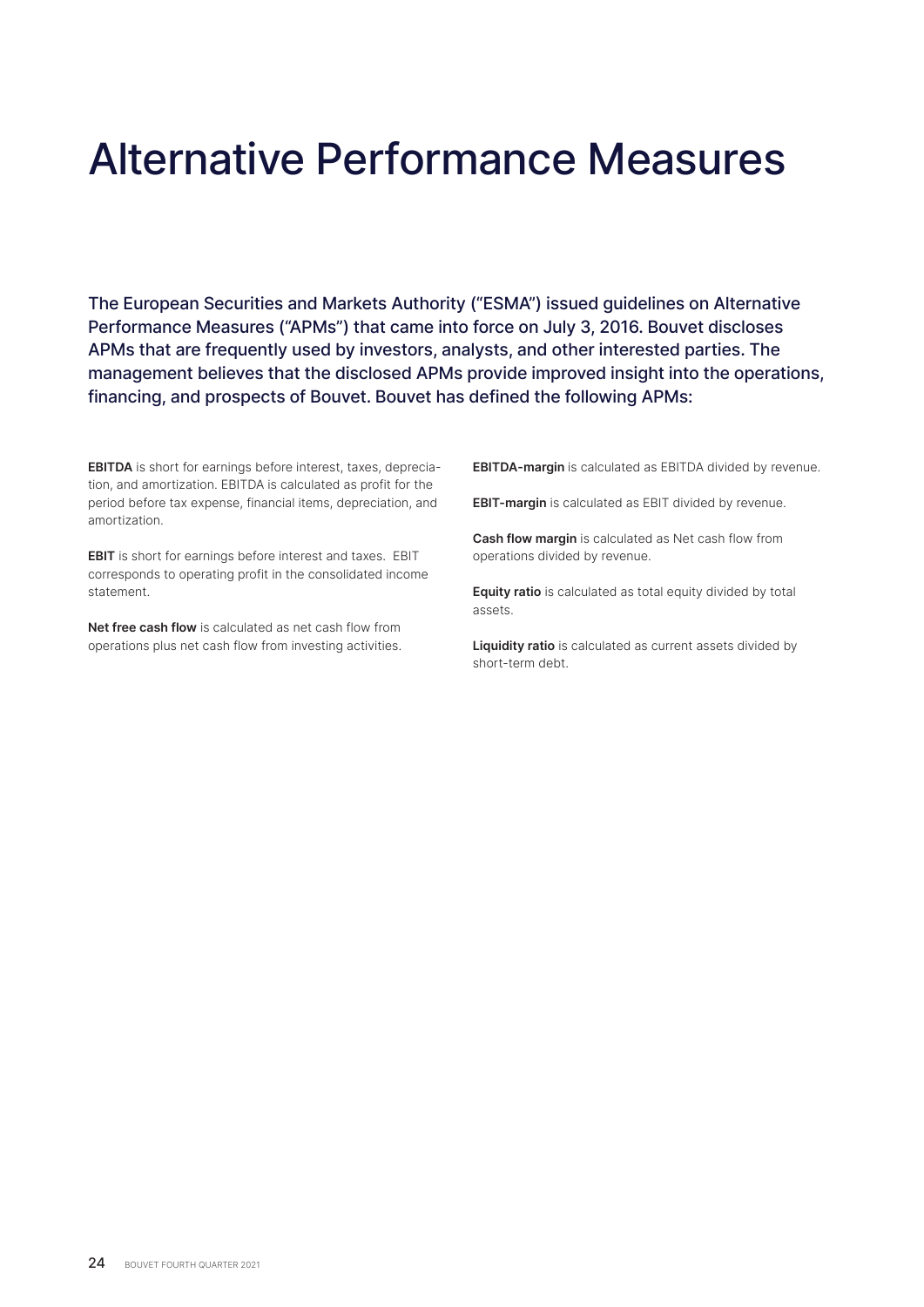# Key figures Group

| <b>NOK1000</b>                              | <b>OCT-DEC 2021</b> | OCT-DEC 2020 | <b>CHANGE %</b> | <b>JAN-DEC 2021</b> | <b>JAN-DEC 2020</b> | <b>CHANGE %</b> |
|---------------------------------------------|---------------------|--------------|-----------------|---------------------|---------------------|-----------------|
| <b>INCOME STATEMENT</b>                     |                     |              |                 |                     |                     |                 |
| Operating revenue                           | 739 615             | 645 597      | 14.6%           | 2695124             | 2 401 844           | 12.2%           |
| <b>EBITDA</b>                               | 121571              | 109 179      | 11.4%           | 409792              | 381 527             | 7.4%            |
| Operating profit (EBIT)                     | 103892              | 91571        | 13.5%           | 340 086             | 314 559             | 8.1%            |
| Ordinary profit before tax                  | 102 901             | 90 452       | 13.8%           | 335 114             | 311738              | 7.5%            |
| Profit for the period                       | 85 801              | 69079        | 24.2%           | 265858              | 241 199             | 10.2%           |
| EBITDA-margin                               | 16.4%               | 16.9%        | $-2.8%$         | 15.2%               | 15.9%               | $-4.3%$         |
| EBIT-margin                                 | 14.0%               | 14.2%        | $-1.0%$         | 12.6%               | 13.1%               | $-3.6%$         |
|                                             |                     |              |                 |                     |                     |                 |
| <b>BALANCE SHEET</b>                        |                     |              |                 |                     |                     |                 |
| Non-current assets                          | 333 215             | 345 808      | $-3.6%$         | 333 215             | 345 808             | $-3.6%$         |
| Current assets                              | 1027258             | 949 536      | 8.2%            | 1027258             | 949 536             | 8.2%            |
| Total assets                                | 1 360 241           | 1 295 344    | 5.0%            | 1 360 241           | 1 295 344           | 5.0%            |
| Equity                                      | 449 255             | 422921       | 6.2%            | 449 255             | 422 921             | 6.2%            |
| Long-term debt                              | 168 211             | 188 688      | $-10.9%$        | 168 211             | 188 688             | $-10.9%$        |
| Short-term debt                             | 742775              | 683735       | 8.6%            | 742775              | 683735              | 8.6%            |
| Equity ratio                                | 33.0%               | 32.6%        | 1.1%            | 33.0%               | 32.6%               | 1.1%            |
| Liquidity ratio                             | 1.38                | 1.39         | $-0.4%$         | 1.38                | 1.39                | $-0.4%$         |
|                                             |                     |              |                 |                     |                     |                 |
| <b>CASH FLOW</b>                            |                     |              |                 |                     |                     |                 |
| Net cash flow operations                    | 201573              | 198 694      | 1.4%            | 294 144             | 450 876             | $-34.8%$        |
| Net free cash flow                          | 193 285             | 194929       | $-0.8%$         | 264 900             | 423 491             | $-37.4%$        |
| Net cash flow                               | 153 180             | 118927       | 28.8%           | $-35595$            | 232 061             | $-115.3%$       |
| Cash flow margin                            | 27.3%               | 30.8%        | $-11.4%$        | 10.9%               | 18.8%               | $-41.9%$        |
|                                             |                     |              |                 |                     |                     |                 |
| <b>SHARE INFORMATION</b>                    |                     |              |                 |                     |                     |                 |
| Number of shares                            | 103 800 637         | 102 863 630  | 0.9%            | 103 800 637         | 102 863 630         | 0.9%            |
| Weighted average basic shares outstanding   | 103 245 985         | 102 657 383  | 0.6%            | 102 956 511         | 102 536 065         | 0.4%            |
| Weighted average diluted shares outstanding | 104 357 686         | 103 782 102  | 0.6%            | 104 186 828         | 103 569 241         | 0.6%            |
| EBIT per share                              | 1.00                | 0.89         | 12.5%           | 3.30                | 3.07                | 7.6%            |
| Diluted EBIT per share                      | 0.99                | 0.88         | 12.5%           | 3.26                | 3.04                | 7.4%            |
| Earnings per share                          | 0.83                | 0.67         | 23.1%           | 2.58                | 2.35                | 9.7%            |
| Diluted earnings per share                  | 0.82                | 0.67         | 23.2%           | 2.55                | 2.33                | 9.5%            |
| Equity per share                            | 4.33                | 4.11         | 5.3%            | 4.33                | 4.11                | 5.3%            |
| Dividend per share                          | 0.50                | 0.83         | $-39.4%$        | 2.70                | 1.65                | 63.6%           |
|                                             |                     |              |                 |                     |                     |                 |
| <b>EMPLOYEES</b>                            |                     |              |                 |                     |                     |                 |
| Number of employees (year end)              | 1841                | 1656         | 11.2%           | 1841                | 1656                | 11.2%           |
| Average number of employees                 | 1842                | 1653         | 11.4%           | 1761                | 1609                | 9.4%            |
| Operating revenue per employee              | 402                 | 391          | 2.8%            | 1530                | 1493                | 2.5%            |
| Operating cost per employee                 | 345                 | 335          | 3.0%            | 1337                | 1 2 9 7             | 3.1%            |
| EBIT per employee                           | 56                  | 55           | 1.8%            | 193                 | 195                 | $-1.2%$         |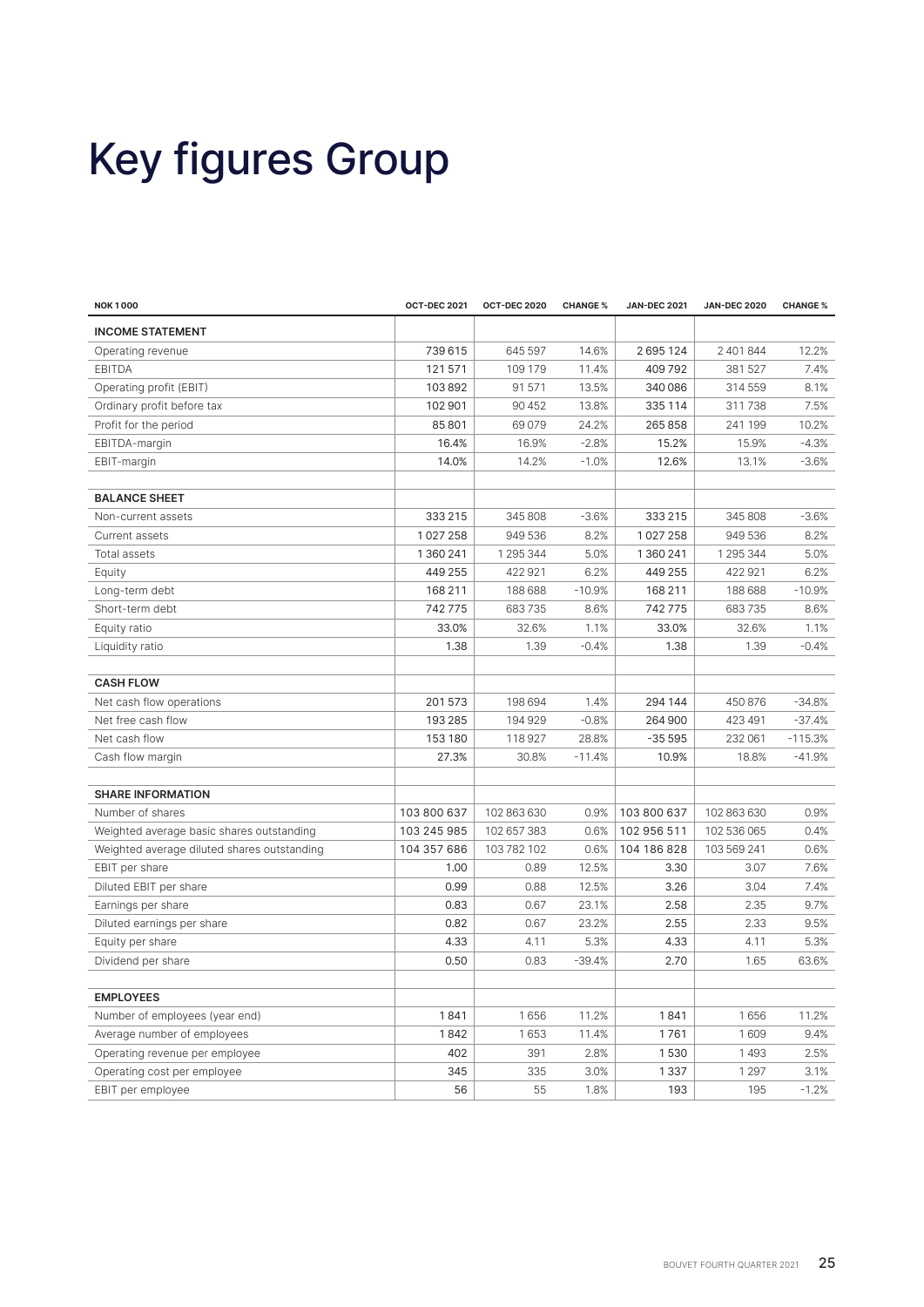# **Definitions**

| Cash flow margin                            | Net cash flow operations / Operating revenue                                                                      |
|---------------------------------------------|-------------------------------------------------------------------------------------------------------------------|
| Diluted earnings per share                  | Profit for the period assigned to shareholders in parent company / weighted average diluted<br>shares outstanding |
| Diluted EBIT per share                      | EBIT assigned to shareholders in parent company / weighted average diluted shares outstanding                     |
| Dividend per share                          | Paid dividend per share througout the year                                                                        |
| Earnings per share                          | Profit for the period assigned to shareholders in parent company / weighted average basic<br>shares outstanding   |
| <b>EBIT</b>                                 | Operating profit                                                                                                  |
| EBIT per employee                           | EBIT / average number of employees                                                                                |
| EBIT per share                              | EBIT assigned to shareholders in parent company / weighted average basic shares outstanding                       |
| EBIT-margin                                 | EBIT / operating revenue                                                                                          |
| <b>EBITDA</b>                               | Operating profit + depreciation fixed assets and intangible assets                                                |
| EBITDA-margin                               | EBITDA / operating revenue                                                                                        |
| Equity per share                            | Equity / number of shares                                                                                         |
| Equity ratio                                | Equity / total assets                                                                                             |
| Liquidity ratio                             | Current assets / Short-term debt                                                                                  |
| Net free cash flow                          | Net cash flow operations - Net cash flow investments                                                              |
| Number of shares                            | Number of issued shares at the end of the year                                                                    |
| Operating cost per employee                 | Operating cost / average number of employees                                                                      |
| Operating revenue per employee              | Operating revenue / average number of employees                                                                   |
| Weighted average basic shares outstanding   | Issued shares adjusted for own shares on average for the year                                                     |
| Weighted average diluted shares outstanding | Issued shares adjusted for own shares and share scheme on average for the year                                    |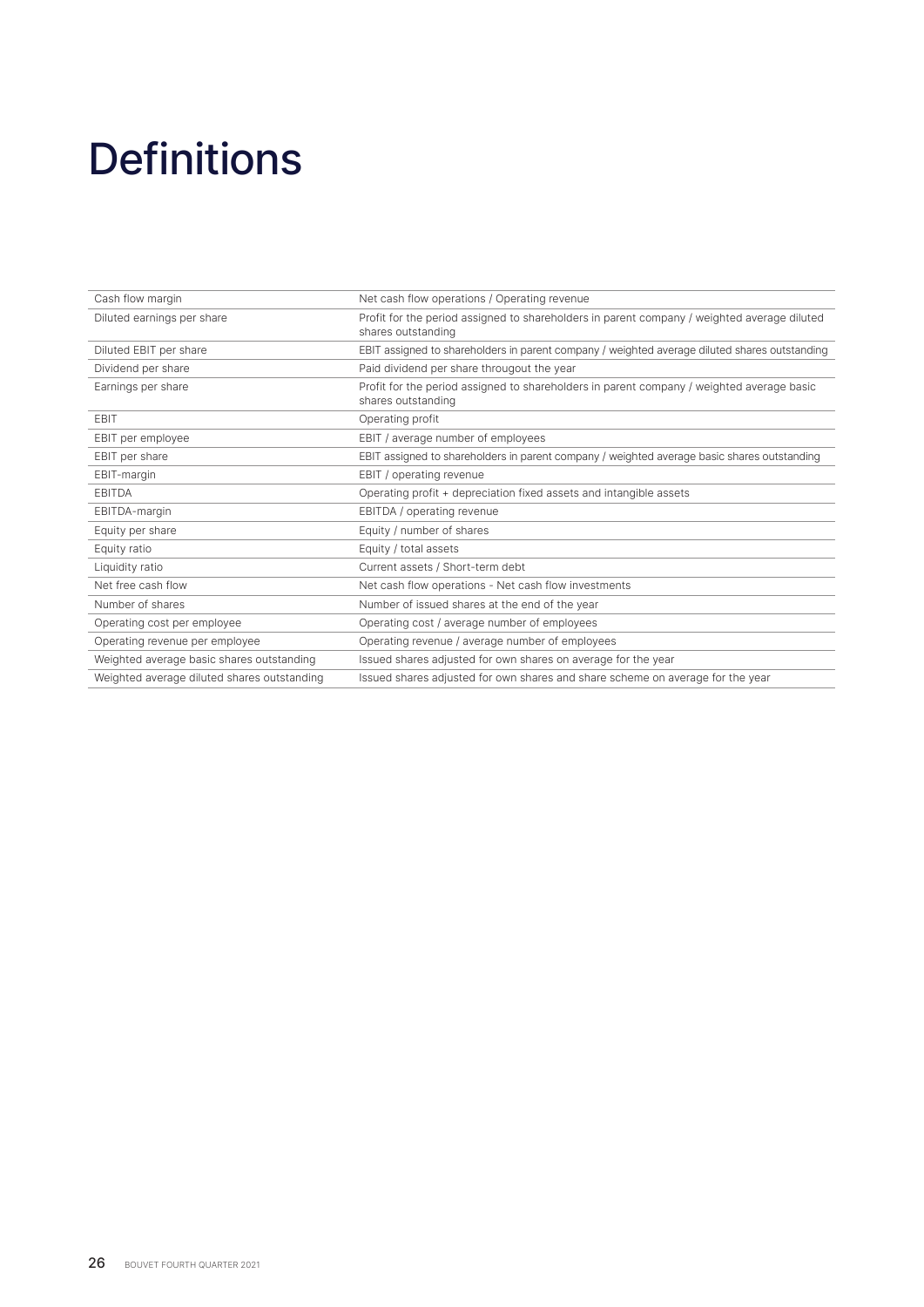## Our regions and offices

The Group has 14 offices in Norway and Sweden. Our philosophy is that competence should be utilized across the company, while projects are attached locally.

#### **OSLO**

Sørkedalsveien 8 NO-0369 Oslo P. O. Box 5327 Majorstuen NO-0304 Oslo Tel: (+47) 23 40 60 00

#### **ARENDAL** Frolandsveien 6

NO-4847 Arendal Tel: (+47) 23 40 60 00

#### **BERGEN** Solheimsgaten 15 NO-5058 Bergen Tel: (+47) 55 20 09 17

#### **DRAMMEN**

Drammen Business Center Dr. Hansteins Gate 9 NO-3044 Drammen Tel: (+47) 23 40 60 00

**GRENLAND** Hydrovegen 55 3936 Porsgrunn Tel: (+47) 23 40 60 00

**HAUGESUND** Diktervegen 8 NO-5538 Haugesund Tel: (+47) 52 82 10 17

**KRISTIANSAND** Kjøita 25 NO-4630 Kristiansand Tel: (+47) 23 40 60 00

#### **SANDEFJORD** Fokserødveien 12 NO-3241 Sandefjord Tel: (+47) 23 40 60 00

**SANDVIKA** Leif Tronstadsplass 7 NO-1337 Sandvika Tel: (+47) 23 40 60 00

#### **STAVANGER** Laberget 28 NO-4020 Stavanger P. O. Box 130 NO-4065 Stavanger Tel: (+47) 51 20 00 20

### **TRONDHEIM**

Kjøpmannsgata 35 7NO-011 Trondheim Tel: (+47) 23 40 60 00

### **STOCKHOLM**

Östermalmsgatan 87 A 114 59 Stockholm Tel: (+ 46) 0 771 611 100

#### **BORLÄNGE**

Forskargatan 3 781 70 Borlänge Tel: (+46) 0 771 611 100

#### **ÖREBRO**

Kungsgatan 1 702 11 Örebro Tel: (+46) 0 709 431 411